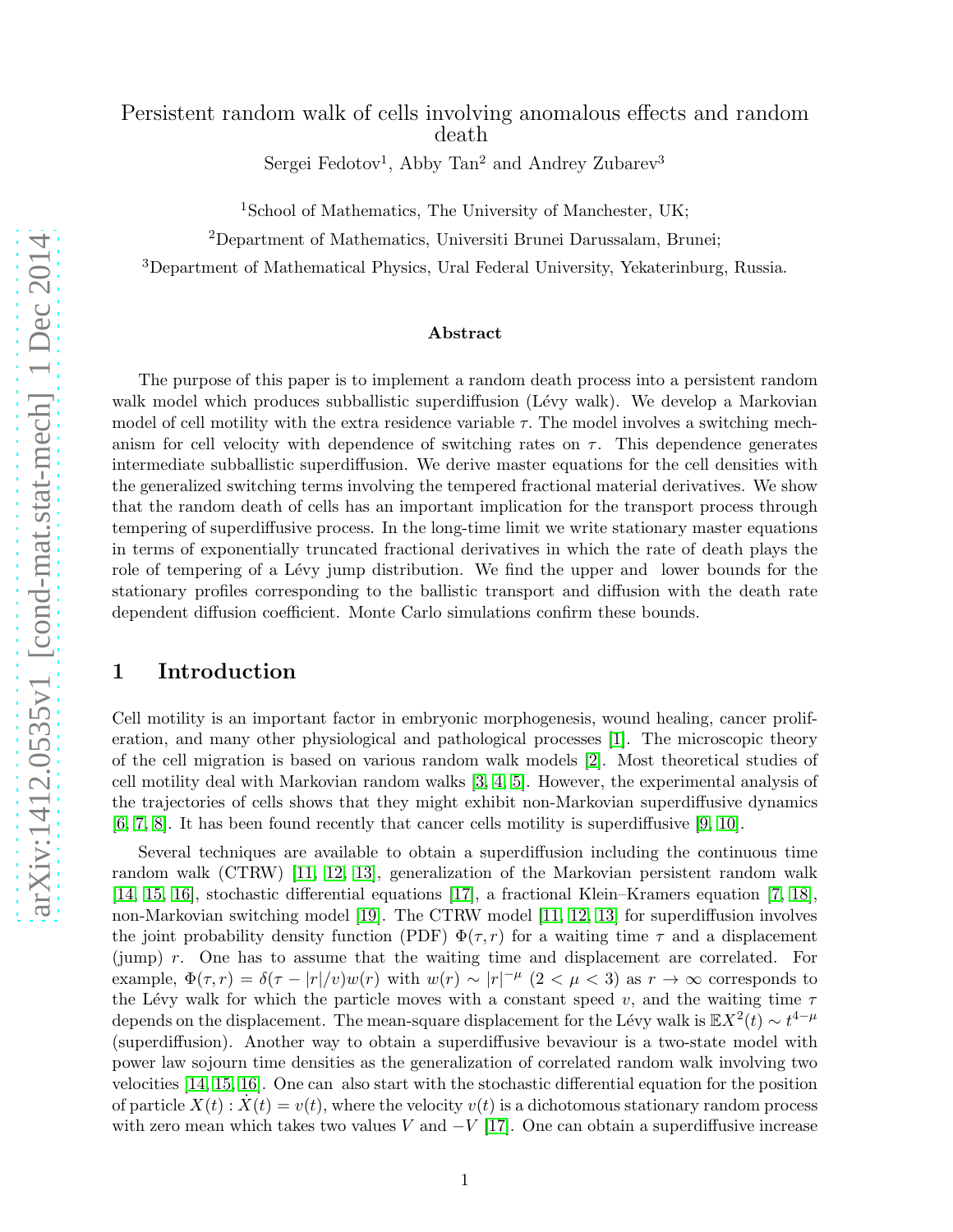of the mean squared displacement in time by using a fractional Klein–Kramers equation for the probability density function for the position and velocity of cells [\[7,](#page-13-1) [18\]](#page-13-12). This equation generates power law velocity autocorrelation,  $C_v(t) \sim E_\mu \left[ - \left( \frac{t}{\tau} \right)$  $\left(\frac{t}{\tau_0}\right)^{\mu}$ , involving the Mittag-Leffler function  $E_{\mu}$  which explains the superdiffusive behaviour. In [\[19\]](#page-13-13) the authors proposed a Markov model with an ergodic two-component switching mechanism that dynamically generates anomalous superdiffusion.

In this paper we address the problem of the mesoscopic description of transport of cells performing superdiffusion with the random death process. One of the main challenges is how to implement the death process into a non-Markovian transport processes governed by a persistent random walk with power law velocity autocovariance. We do not impose the power-law velocity correlations at the very beginning. Rather, this correlation function is dynamically generated by internal switching involving the age dependent switching rate. There exist several approaches and techniques to deal with the problem of persistent random walk with reactions [\[20,](#page-13-14) [21,](#page-13-15) [22,](#page-13-16) [23,](#page-13-17) [24,](#page-14-0) [25\]](#page-14-1). However these works are concerned only with a Markovian switching between two states. Our main objective here is to incorporate the death process into non-Markovian superdiffusive transport equations which is still an open problem. We show that the random death of cells has an important implication for the transport process through tempering of superdiffusive process.

### 2 Persistent random walk model involving superdiffusion

The basic setting of our model is as follows. The cell moves on the right and left with the constant velocity v and turns with the rate  $\gamma(\tau)$ . The essential feature of our model is that the switching rate  $\gamma(\tau)$  depends upon the time which the cell has spent moving in one direction [\[3\]](#page-12-2). We suggest that the switching rate  $\gamma(\tau)$  is a decreasing function of residence time  $\tau$  (negative aging). This rate describes the anomalous persistence of cell motility: the longer cell moves in one direction, the smaller the switching probability to another direction becomes. Keeping in mind a superdiffusive movement of the cancer cells [\[9,](#page-13-3) [10\]](#page-13-4), we consider the inhibition of cell proliferation by anticancer therapeutic agents [\[26\]](#page-14-2). To describe this inhibition we consider the random death process assuming that during a small time interval  $(t, t + \Delta t)$  each cell has a chance  $\theta \Delta t + o(\Delta t)$  of dying, where  $\theta$  is the constant death rate. In what follows we show that the governing equations for the cells densities involve a non-trivial combination of transport and death kinetic terms because of memory effects [\[20,](#page-13-14) [27,](#page-14-3) [28,](#page-14-4) [29,](#page-14-5) [30\]](#page-14-6).

Let us define the mean density of cells,  $n_+(x,t,\tau)$ , at point x and time t that move in the right direction with constant velocity v during time  $\tau$  since the last switching. The mean density  $n_{-}(x, t, \tau)$  corresponds to the cell movement on the left. The balance equations for both densities  $n_{+}(x, t, \tau)$  and  $n_{-}(x, t, \tau)$  can be written as

<span id="page-1-0"></span>
$$
\frac{\partial n_+}{\partial t} + v \frac{\partial n_+}{\partial x} + \frac{\partial n_+}{\partial \tau} = -\gamma(\tau)n_+ - \theta n_+, \tag{1}
$$

<span id="page-1-1"></span>
$$
\frac{\partial n_{-}}{\partial t} - v \frac{\partial n_{-}}{\partial x} + \frac{\partial n_{-}}{\partial \tau} = -\gamma(\tau)n_{-} - \theta n_{-},\tag{2}
$$

where  $\gamma(\tau)$  is the switching rate and  $\theta$  is the constant death rate. We assume that at the initial time  $t = 0$  all cells just start to move such that

<span id="page-1-2"></span>
$$
n_{\pm}(x,0,\tau) = \rho_{\pm}^{0}(x)\delta(\tau),\tag{3}
$$

where  $\rho^0_+(x)$  and  $\rho^0_-(x)$  are the initial densities.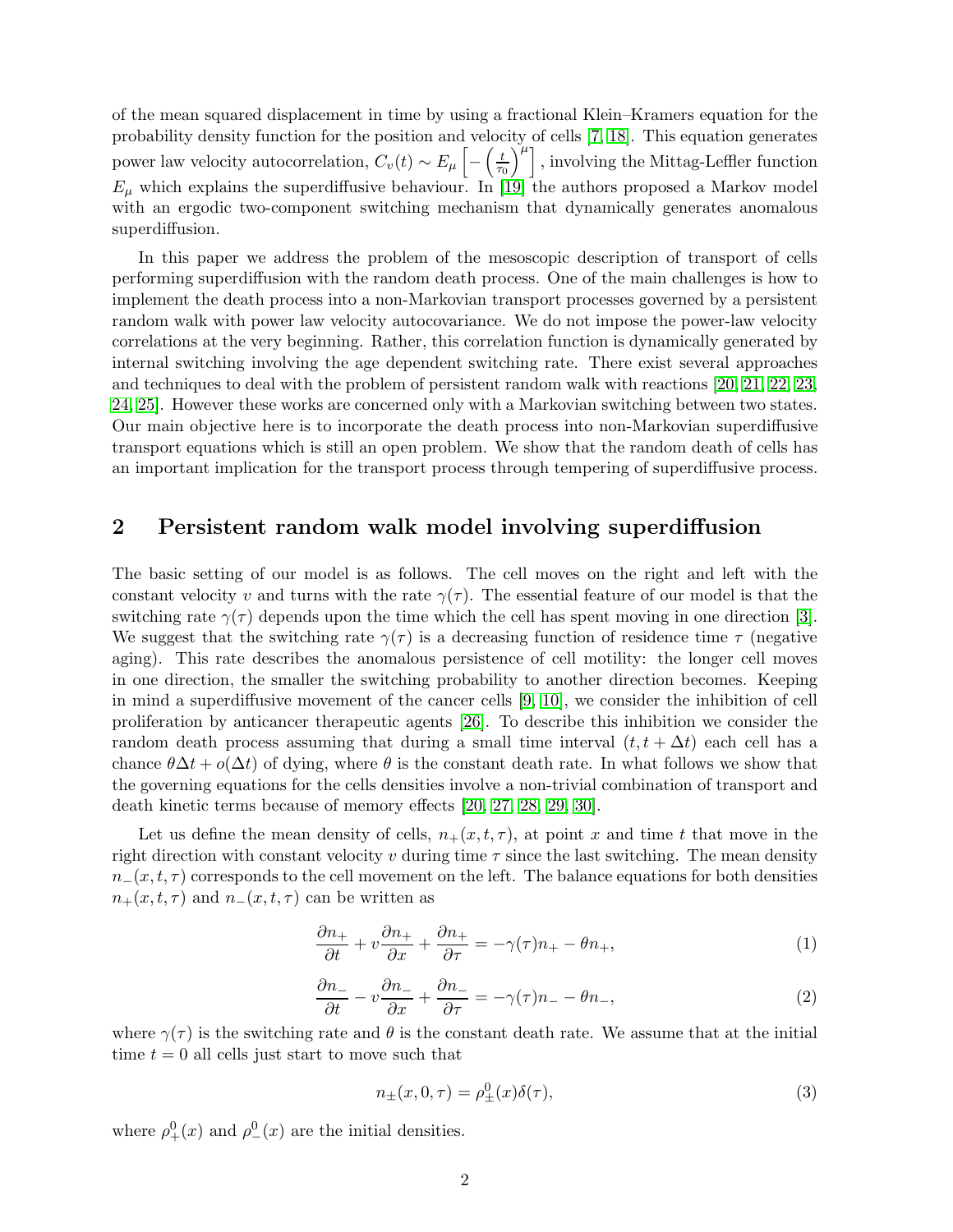Our aim is to derive the master equations for the mean density of cells moving right,  $\rho_+(x,t)$ , and the mean density of cells moving left,  $\rho_-(x,t)$  defined as

<span id="page-2-1"></span>
$$
\rho_{\pm}(x,t) = \int_0^{t^+} n_{\pm}(x,t,\tau)d\tau,
$$
\n(4)

where the upper limit of  $t^+$  is shorthand notation for  $\lim_{\varepsilon \to 0} \int_0^{t+\varepsilon}$ . This limit emphasizes that singularity located at  $\tau = t$  is entirely captured by the integration with respect to the residence variable  $\tau$ . Boundary conditions at  $\tau = 0$  are

<span id="page-2-0"></span>
$$
n_{\pm}(x,t,0) = \int_0^{t^+} \gamma(\tau) n_{\mp}(x,t,\tau) d\tau.
$$
 (5)

The main advantage of the system [\(1\)](#page-1-0) and [\(2\)](#page-1-1) together with [\(3\)](#page-1-2) and [\(5\)](#page-2-0) is that it is Markovian one. From this system one can obtain various non-Markovian models including subdiffusive and superdiffusive fractional equations. It can be done by eliminating the residence time variable  $\tau$ as in [\(4\)](#page-2-1) and introducing particular models for the switching rate  $\gamma(\tau)$ .

### 2.1 Switching rate  $\gamma(\tau)$

One of the main purposes of this paper is to explore the anomalous case when the switching rate  $\gamma(\tau)$  is inversely proportional to the residence time  $\tau$  (negative aging). This rate describes the anomalous persistence of a random walk: the longer a cell moves in a particular direction without switching, the smaller the probability of switching to another direction becomes. Here we consider two cases involving the Mittag-Leffler function and Pareto distribution.

Case 1. We make use of the following switching rate [\[31\]](#page-14-7)

<span id="page-2-2"></span>
$$
\gamma(\tau) = -\frac{\dot{\Psi}(\tau)}{\Psi(\tau)}\tag{6}
$$

with the survival probability [\[32\]](#page-14-8)

<span id="page-2-4"></span>
$$
\Psi\left(\tau\right) = E_{\mu}\left[-\left(\frac{\tau}{\tau_0}\right)^{\mu}\right], \ 0 < \mu < 1,\tag{7}
$$

where  $\tau_0$  is the time constant,  $E_\mu[z]$  is the Mittag-Leffler function.

Case 2. We employ the explicit expression for the switching rate as  $[15, 30]$  $[15, 30]$ 

<span id="page-2-5"></span>
$$
\gamma(\tau) = \frac{\mu}{\tau_0 + \tau}, \ 0 < \mu < 2. \tag{8}
$$

This assumption together with [\(6\)](#page-2-2) leads to a survival function  $\Psi(\tau)$  that has a power law dependence (Pareto distribution)

<span id="page-2-3"></span>
$$
\Psi(\tau) = \left[\frac{\tau_0}{\tau_0 + \tau}\right]^{\mu}.\tag{9}
$$

Our next step is to obtain the non-Markovian equations for  $\rho_{+}(x,t)$  and  $\rho_{-}(x,t)$  by eliminating the residence time variable  $\tau$  (see [\(4\)](#page-2-1)).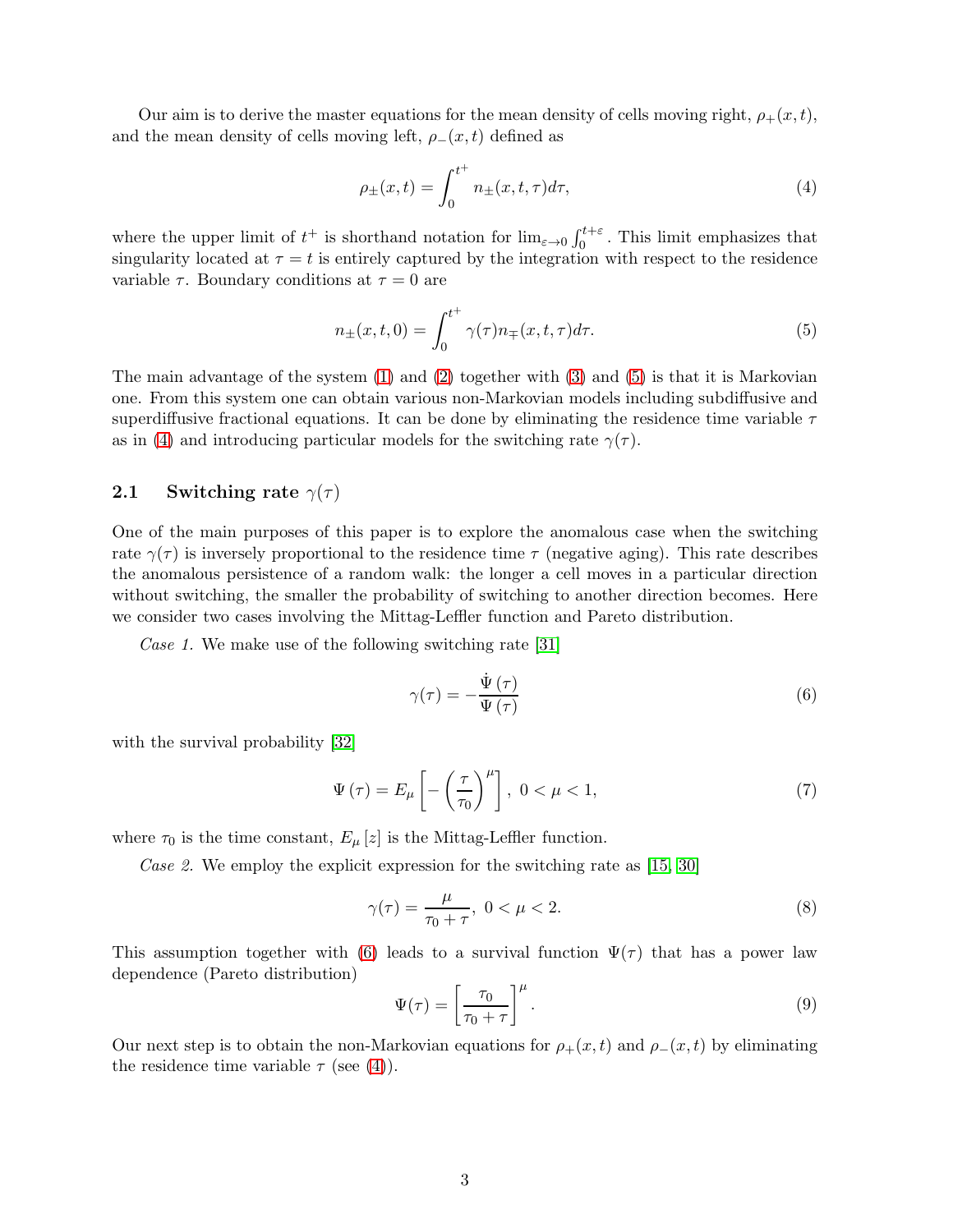# 3 Non-Markovian master equations for  $\rho_+(x,t)$  and  $\rho_-(x,t)$

The aim now is to find equations for  $\rho_+(x,t)$  and  $\rho_-(x,t)$  by solving the partial differential equations [\(1\)](#page-1-0) and [\(2\)](#page-1-1) together with the boundary condition [\(5\)](#page-2-0) at  $\tau = 0$  and initial condition [\(3\)](#page-1-2) at  $t = 0$ . By using the method of characteristics we find for  $\tau < t$ 

<span id="page-3-0"></span>
$$
n_{\pm}(x,t,\tau) = n_{\pm}(x \mp v\tau, t - \tau, 0)e^{-\int_0^{\tau} \gamma(u)du}e^{-\theta\tau}.
$$
 (10)

It is convenient to use the survival function from [\(6\)](#page-2-2)

$$
\Psi(\tau) = e^{-\int_0^{\tau} \gamma(u) du}.\tag{11}
$$

and the fluxes between two states (switching terms)  $i_{+}(x,t)$  and  $i_{-}(x,t)$ :

<span id="page-3-6"></span>
$$
i_{\pm}(x,t) = \int_0^{t^+} \gamma(\tau) n_{\pm}(x,t,\tau) d\tau.
$$
 (12)

We notice that  $n_+(x,t,0) = i_-(x,t)$  and  $n_-(x,t,0) = i_+(x,t)$ , so the formula [\(10\)](#page-3-0) can be rewritten as

<span id="page-3-1"></span>
$$
n_{\pm}(x,t,\tau) = i_{\mp}(x \mp v\tau, t - \tau)\Psi(\tau)e^{-\theta\tau}.
$$
\n(13)

This formula has a very simple meaning. For example, the density  $n_{+}(x, t, \tau)$  gives the number of cells at point x and time t moving in the right direction during time  $\tau$  as a result of the following process. The first factor in the RHS of [\(13\)](#page-3-1),  $i-(x-v\tau, t-\tau)$ , gives the number of cells that switch their velocity from  $-v$  to v at the point  $x - v\tau$  at the time  $t - \tau$  and survive during movement time  $\tau$  due to random switching described by  $\Psi(\tau)$  and the death process described by  $e^{-\theta \tau}$ .

The balance equations for the unstructured density  $\rho_{\pm}(x,t) = \int_0^{t^+}$  $\int_0^{\tau} n_+(x, t, \tau) d\tau$  can be found by differentiating [\(4\)](#page-2-1) together with [\(13\)](#page-3-1) with respect to time t or by using the Fourier-Laplace transform technique (see Appendix 1, part (B)). We obtain

<span id="page-3-4"></span>
$$
\frac{\partial \rho_+}{\partial t} + v \frac{\partial \rho_+}{\partial x} = -i_+(x, t) + i_-(x, t) - \theta \rho_+, \tag{14}
$$

<span id="page-3-5"></span>
$$
\frac{\partial \rho_{-}}{\partial t} - v \frac{\partial \rho_{-}}{\partial x} = i_{+}(x, t) - i_{-}(x, t) - \theta \rho_{-}.
$$
\n(15)

These two equations have a similar structure to the standard model for a persistent random walk with reactions [\[20,](#page-13-14) [21,](#page-13-15) [22,](#page-13-16) [23,](#page-13-17) [24\]](#page-14-0), but the switching terms  $i_+(x,t)$  and  $i_-(x,t)$  are essentially different from the simple Markovian terms  $\gamma \rho_+$  and  $\gamma \rho_-$ :

<span id="page-3-2"></span>
$$
i_{+}(x,t) = \int_{0}^{t} K(t-\tau)\rho_{+}(x-v(t-\tau),\tau)e^{-\theta(t-\tau)}d\tau,
$$
\n(16)

<span id="page-3-3"></span>
$$
i_{-}(x,t) = \int_{0}^{t} K(t-\tau)\rho_{-}(x+v(t-\tau),\tau)e^{-\theta(t-\tau)}d\tau.
$$
 (17)

Here  $K(\tau)$  is the memory kernel determined by its Laplace transform [\[36\]](#page-14-9)

$$
\hat{K}(s) = \frac{\hat{\psi}(s)}{\hat{\Psi}(s)},\tag{18}
$$

where  $\hat{\psi}(s)$  and  $\hat{\Psi}(s)$  are the Laplace transforms of the residence time density  $\psi(\tau) = -d\Psi/d\tau$ and the survival function  $\Psi(\tau)$ . One can see that  $i_{+}(x,t)$  and  $i_{-}(x,t)$  depend on the death rate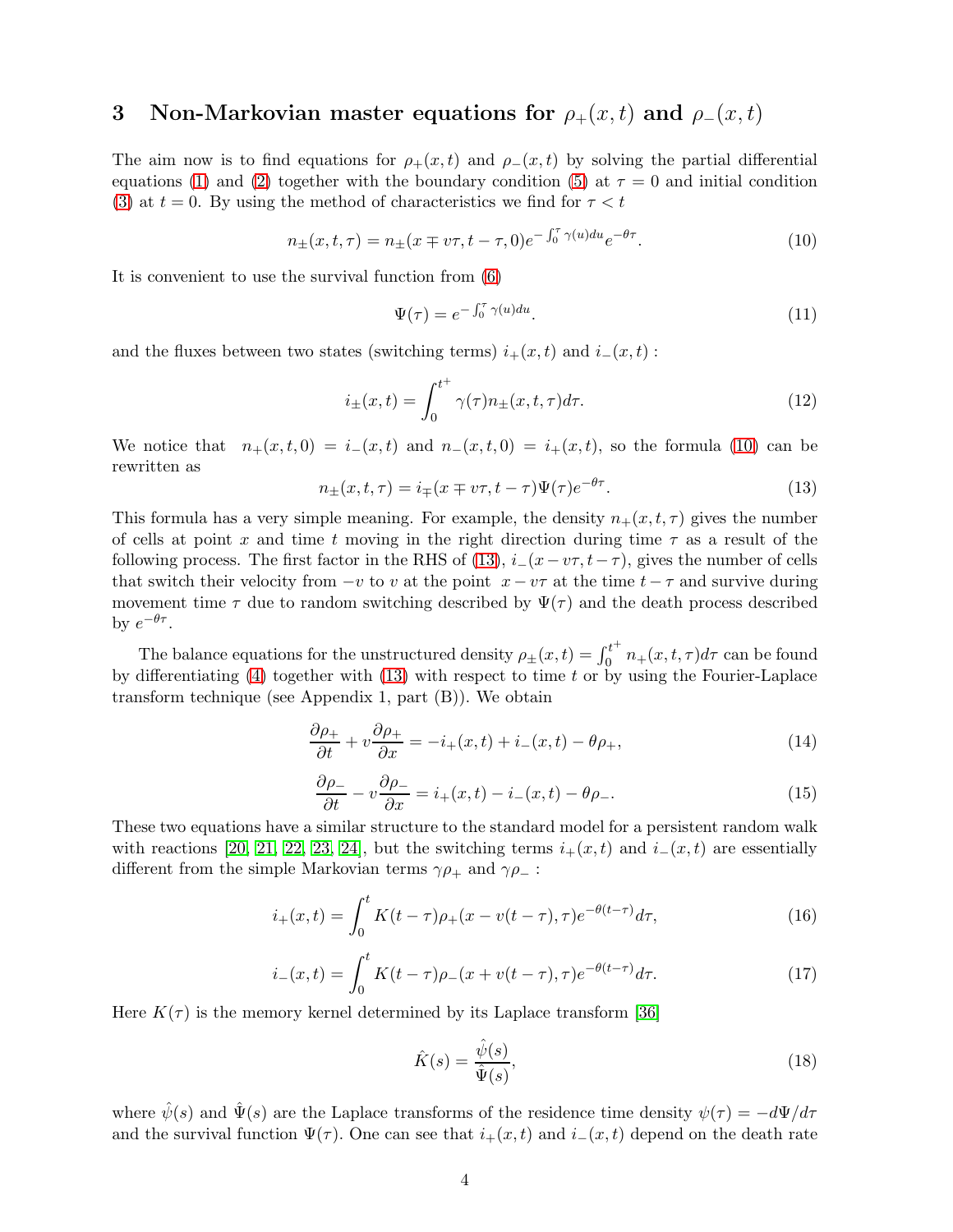$\theta$  and transport process involving velocity v. This is a non-Markovian effect [\[33,](#page-14-10) [34,](#page-14-11) [35\]](#page-14-12). To obtain [\(16\)](#page-3-2) and [\(17\)](#page-3-3), we use the Fourier-Laplace transform

<span id="page-4-3"></span>
$$
\tilde{i}_{\pm}(k,s) = \int_{\mathbb{R}} \int_0^t i_{\pm}(x,t)e^{ikx-st}dtdx,\tag{19}
$$

<span id="page-4-4"></span>
$$
\tilde{\rho}_{\pm}(k,s) = \int_{\mathbb{R}} \int_0^t \rho_{\pm}(x,t) e^{ikx - st} dt dx.
$$
\n(20)

We find (see Appendix 1, part (A))

<span id="page-4-2"></span>
$$
\tilde{i}_{\pm}(k,s) = \frac{\hat{\psi}(s \mp ikv + \theta)}{\hat{\Psi}(s \mp ikv + \theta)} \tilde{\rho}_{\pm}(k,s). \tag{21}
$$

Inverse Fourier-Laplace transform gives the explicit expressions for the switching terms  $i_{+}(x,t)$ and  $i_-(x,t)$  in terms of the unstructured densities  $\rho_+(x,t)$  and  $\rho_-(x,t)$ .

If we introduce the notations

$$
\hat{\Psi}_{\theta}^{\pm} = \hat{\Psi}(s \pm ikv + \theta), \ \hat{\psi}_{\theta}^{\pm} = \hat{\psi}(s \pm ikv + \theta),
$$

then the Fourier-Laplace transform of the total density  $\rho(x,t) = \rho_+(x,t) + \rho_-(x,t)$  can be written as (see Appendix 1, part  $(C)$ )

<span id="page-4-5"></span>
$$
\tilde{\rho}(k,s) = \frac{\rho_+^0(k)\left[\hat{\Psi}_{\theta}^- + \hat{\Psi}_{\theta}^+\hat{\psi}_{\theta}^-\right] + \rho_-^0(k)\left[\hat{\Psi}_{\theta}^+ + \hat{\Psi}_{\theta}^-\hat{\psi}_{\theta}^+\right]}{1 - \hat{\psi}_{\theta}^+\hat{\psi}_{\theta}^-},\tag{22}
$$

where  $\rho^0_{\pm}(k) = \int_{\mathbb{R}} \rho^0_{\pm}(x) e^{ikx} dx$ .

### 3.1 Markovian two-state model

If the switching rate  $\gamma(\tau)$  is constant, it corresponds to the exponential survival function  $\Psi(\tau)$  $e^{-\gamma\tau}$  for which  $\hat{K}(s) = \gamma$  and  $K(\tau) = \gamma \delta(\tau)$ . In this case [\(14\)](#page-3-4) and [\(15\)](#page-3-5) can be reduced to a classical two-state Markovian model for the density of cells moving right,  $\rho_+(x,t)$ , and the density of cells moving left,  $\rho_-(x,t)$ :

<span id="page-4-0"></span>
$$
\frac{\partial \rho_+}{\partial t} + v \frac{\partial \rho_+}{\partial x} = -\gamma \left( \rho_+ - \rho_- \right) - \theta \rho_+, \tag{23}
$$

<span id="page-4-1"></span>
$$
\frac{\partial \rho_{-}}{\partial t} - v \frac{\partial \rho_{-}}{\partial x} = -\gamma \left( \rho_{+} - \rho_{-} \right) - \theta \rho_{-}.
$$
\n(24)

When  $\theta = 0$ , the model is well known as the persistent random walk or correlated random walk which was analyzed in [\[38,](#page-14-13) [39\]](#page-14-14). The whole idea of this random walk model was to remedy the unphysical property of Brownian motion of infinite propagation. Two equations [\(23\)](#page-4-0) and [\(24\)](#page-4-1) can be rewritten as a telegraph equation for the total density  $\rho(x,t) = \rho_-(x,t) + \rho_+(x,t)$ . This model covers the ballistic motion and the standard diffusive motion in the limit  $v \to \infty$  and  $\gamma \to \infty$  such that  $v^2/\gamma$  remains constant. The Markovian model has been studied thoroughly and all details can be found in [\[20,](#page-13-14) [21,](#page-13-15) [22,](#page-13-16) [23,](#page-13-17) [24\]](#page-14-0). We should mention that relatively simple extension of the two-state Markovian dynamical system [\(23\)](#page-4-0) and [\(24\)](#page-4-1) is the non-Markovian model with the waiting time PDF of the form

$$
\psi(\tau) = \beta^2 \tau e^{-\beta \tau}.
$$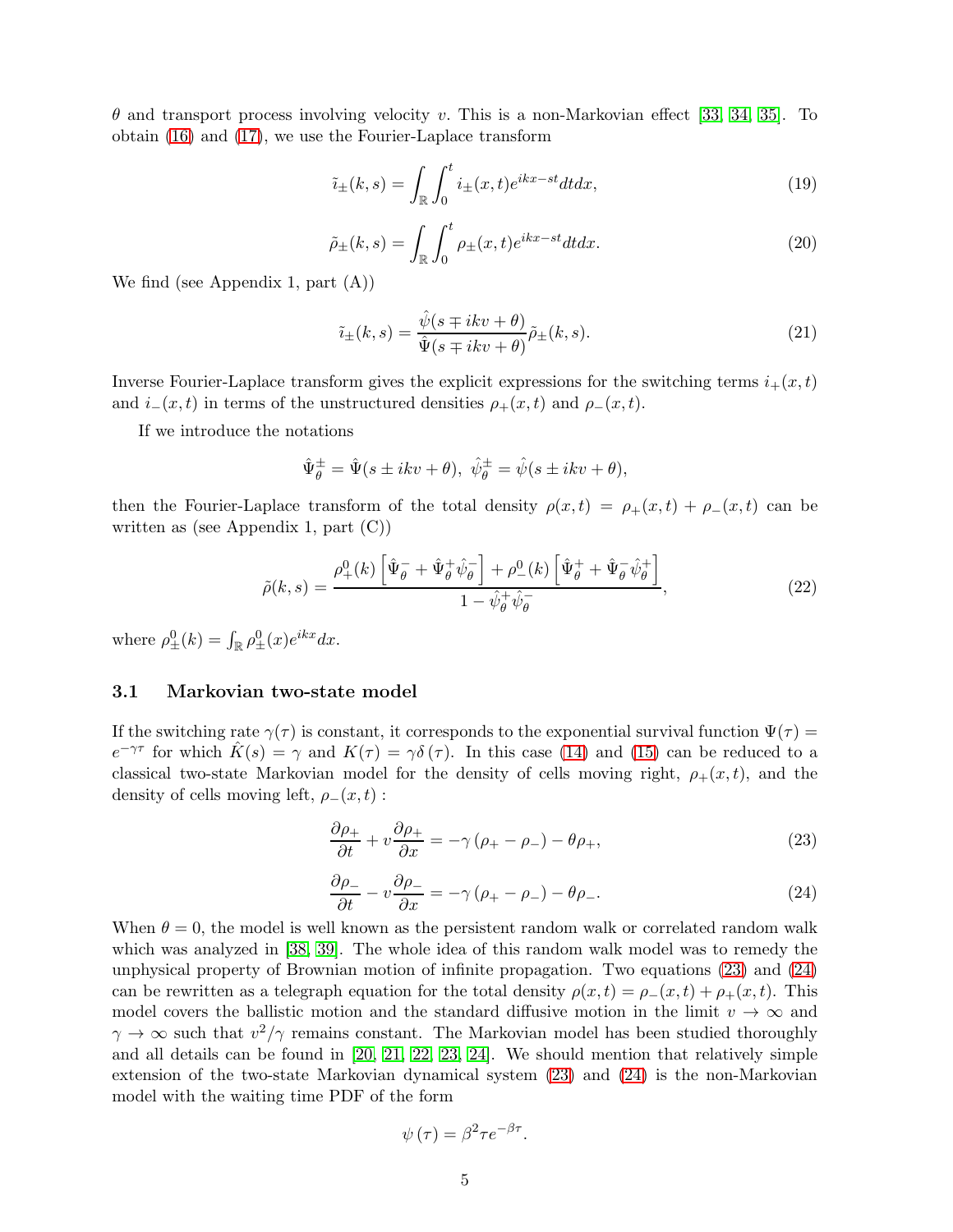In this case, the Laplace transforms are

$$
\hat{\psi}(s) = \frac{\beta^2}{(\beta + s)^2}, \quad \hat{K}(s) = \frac{s\hat{\psi}(s)}{1 - \hat{\psi}(s)} = \frac{\beta^2}{2\beta + s}.
$$

The memory kernel in [\(16\)](#page-3-2) and [\(17\)](#page-3-3) has an exponential form

$$
K(\tau) = \beta^2 e^{-2\beta \tau}.
$$

Non-Markovian random motions of particles with velocities alternating at Erlang-distributed and gamma-distributed random times have been considered in [\[40,](#page-14-15) [41\]](#page-14-16). In this paper we will focus on the anomalous case involving cells velocities alternating at power-law distributed random times [\[14,](#page-13-8) [15,](#page-13-9) [16\]](#page-13-10).

#### 3.2 Non-Markovian model involving anomalous switching

Let us consider two anomalous cases when the switching rate  $\gamma(\tau)$  [\(6\)](#page-2-2) is inversely proportional to the residence time  $\tau$ .

Case 1. The Laplace transforms of the survival function  $\Psi(\tau) = E_{\mu} \left[ - \left( \frac{\tau}{\tau} \right) \right]$  $\left(\frac{\tau}{\tau_0}\right)^{\mu}$  and  $\psi(\tau) =$  $-d\Psi(\tau)/d\tau$  are

$$
\hat{\Psi}(s) = \frac{\tau_0^{\mu} s^{\mu - 1}}{1 + (s\tau_0)^{\mu}}, \quad \hat{\psi}(s) = \frac{1}{1 + (s\tau_0)^{\mu}}.
$$
\n(25)

The Laplace transform of the memory kernel  $K(\tau)$  is

<span id="page-5-0"></span>
$$
\hat{K}(s) = \frac{s^{1-\mu}}{\tau_0^{\mu}}.
$$
\n(26)

Case 2. The survival function  $\Psi(\tau)$  has a Pareto distribution [\(9\)](#page-2-3) and corresponding waiting time PDF  $\psi(\tau)$  is

$$
\psi(\tau) = \frac{\mu \tau_0^{\mu}}{(\tau_0 + \tau)^{1+\mu}}.
$$
\n(27)

When  $0 < \mu < 1$ , the asymptotic approximation for the Laplace transform  $\hat{\psi}(s)$  can be found from the Tauberian theorem [\[37\]](#page-14-17)

<span id="page-5-3"></span>
$$
\hat{\psi}(s) \simeq 1 - \Gamma(1 - \mu)\tau_0^{\mu} s^{\mu}, \qquad s \to 0. \tag{28}
$$

The Laplace transform of memory kernel  $K(\tau)$  can be written approximately as

<span id="page-5-1"></span>
$$
\hat{K}\left(s\right) \simeq \frac{s^{1-\mu}}{\Gamma(1-\mu)\tau_0^{\mu}}.\tag{29}
$$

Note that the only difference between [\(26\)](#page-5-0) (case 1) and [\(29\)](#page-5-1) (case 2) is the  $\Gamma(1-\mu)$  in the denominator in [\(29\)](#page-5-1).

#### 3.3 Tempered fractional material derivatives

In the anomalous case the switching terms [\(16\)](#page-3-2) and [\(17\)](#page-3-3) can be written in terms of tempered fractional material derivatives. Using [\(21\)](#page-4-2) and [\(26\)](#page-5-0) we write the Fourier-Laplace transforms of  $i_{+}(x, t)$  and  $i_{-}(x, t)$  as

<span id="page-5-2"></span>
$$
\tilde{i}_{\pm}(k,s) = \tau_0^{-\mu}(s \mp ikv + \theta)^{1-\mu}\tilde{\rho}_{\pm}(k,s).
$$
\n(30)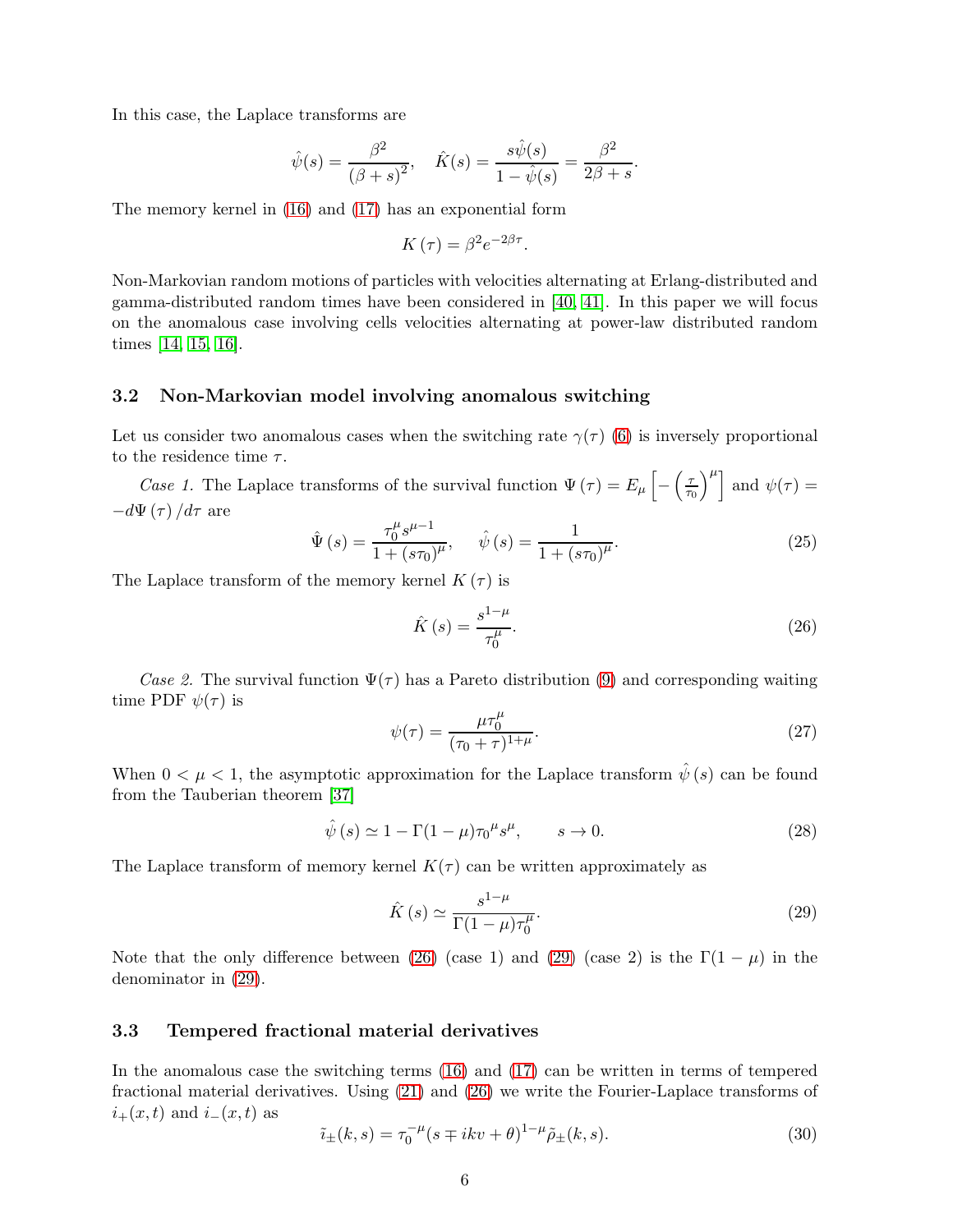We define the tempered fractional material derivatives  $\left(\frac{\partial}{\partial t} \pm v \frac{\partial}{\partial x} + \theta\right)^{1-\mu}$  of order  $1-\mu$  by their Fourier-Laplace transforms

<span id="page-6-0"></span>
$$
\mathcal{LF}\left\{ \left( \frac{\partial}{\partial t} \pm v \frac{\partial}{\partial x} + \theta \right)^{1-\mu} \rho \right\} = (s \pm ikv + \theta)^{1-\mu} \tilde{\rho}, \quad 0 < \mu < 1. \tag{31}
$$

Note that fractional material derivatives with the factor  $(s \pm ik)^{1-\mu}$  have been introduced in [\[16\]](#page-13-10). Evolution equations for anomalous diffusion involving coupled space-time fractional derivative operators involving the Fourier-Laplace symbols like  $(s+ik)^{\beta}$ ,  $(s+k^2)^{\beta}$ , etc. have been considered in [\[42,](#page-15-0) [43,](#page-15-1) [44\]](#page-15-2). Here we have the tempered fractional derivative operator [\(31\)](#page-6-0) that involves both the advective transport and the death rate  $\theta$ . The latter plays the role of tempering parameter because  $(s \pm ikv + \theta)^{1-\mu}$  has a finite limit  $\theta^{1-\mu}$  as  $s \to 0$  and  $k \to 0$ . We represent the anomalous switching terms as

$$
i_{\pm}(x,t) = \tau_0^{-\mu} \left( \frac{\partial}{\partial t} \mp v \frac{\partial}{\partial x} + \theta \right)^{1-\mu} \rho_{\pm}, \quad 0 < \mu < 1.
$$

The master equations [\(14\)](#page-3-4) and [\(15\)](#page-3-5) can be rewritten as

<span id="page-6-1"></span>
$$
\frac{\partial \rho_+}{\partial t} + v \frac{\partial \rho_+}{\partial x} = -\tau_0^{-\mu} \left( \frac{\partial}{\partial t} - v \frac{\partial}{\partial x} + \theta \right)^{1-\mu} \rho_+ + \tau_0^{-\mu} \left( \frac{\partial}{\partial t} + v \frac{\partial}{\partial x} + \theta \right)^{1-\mu} \rho_- - \theta \rho_+, \tag{32}
$$

<span id="page-6-2"></span>
$$
\frac{\partial \rho_{-}}{\partial t} - v \frac{\partial \rho_{-}}{\partial x} = -\tau_{0}^{-\mu} \left( \frac{\partial}{\partial t} + v \frac{\partial}{\partial x} + \theta \right)^{1-\mu} \rho_{-} + \tau_{0}^{-\mu} \left( \frac{\partial}{\partial t} - v \frac{\partial}{\partial x} + \theta \right)^{1-\mu} \rho_{+} - \theta \rho_{-}.
$$
 (33)

Note that when  $\theta = 0$  these equations describe a very strong persistence in a particular direction. For the symmetrical initial conditions

$$
\rho_{+}^{0}(x) = \frac{1}{2}\delta(x), \quad \rho_{-}^{0}(x) = \frac{1}{2}\delta(x)
$$

for which  $\mathbb{E}\left\{x(t)\right\} = 0$ , the mean squared displacement  $\mathbb{E}\left\{x^2(t)\right\}$  exhibits ballistic behaviour [\[14,](#page-13-8) [15,](#page-13-9) [16\]](#page-13-10):

$$
\mathbb{E}\left\{x^2(t)\right\} \simeq t^2.
$$

However, if all cells at  $t = 0$  start to move to the right with the velocity v from the point  $x = 0$ :

$$
\rho_{+}^{0}(x) = \delta(x), \quad \rho_{-}^{0}(x) = 0,
$$

then (see Appendix 2) the first moment  $\mathbb{E}\left\{x(t)\right\}$  is

$$
\mathbb{E}\left\{x(t)\right\} \simeq \frac{v\tau_0^{\mu}}{2}t^{1-\mu}.
$$

The subballistic behaviour of  $\mathbb{E}\left\{x(t)\right\}$  was obtained in [\[18\]](#page-13-12) for the fractional Kramers equation.

In the large scale limit  $k \to 0$ , we expand  $(s+\theta+ikv)^{1-\mu} = (s+\theta)^{1-\mu}+ikv(1-\mu)(s+\theta)^{-\mu}+$  $o(k)$  and obtain from [\(30\)](#page-5-2)

$$
\tilde{i}_{+}(k,s) = \tau_0^{-\mu} \left[ (s+\theta)^{1-\mu} - ikv (1-\mu) (s+\theta)^{-\mu} \right] \tilde{\rho}_{+},
$$
\n(34)

$$
\tilde{\iota}_{-}(k,s) = \tau_0^{-\mu} \left[ (s+\theta)^{1-\mu} + ikv (1-\mu) (s+\theta)^{-\mu} \right] \tilde{\rho}_{-}.
$$
 (35)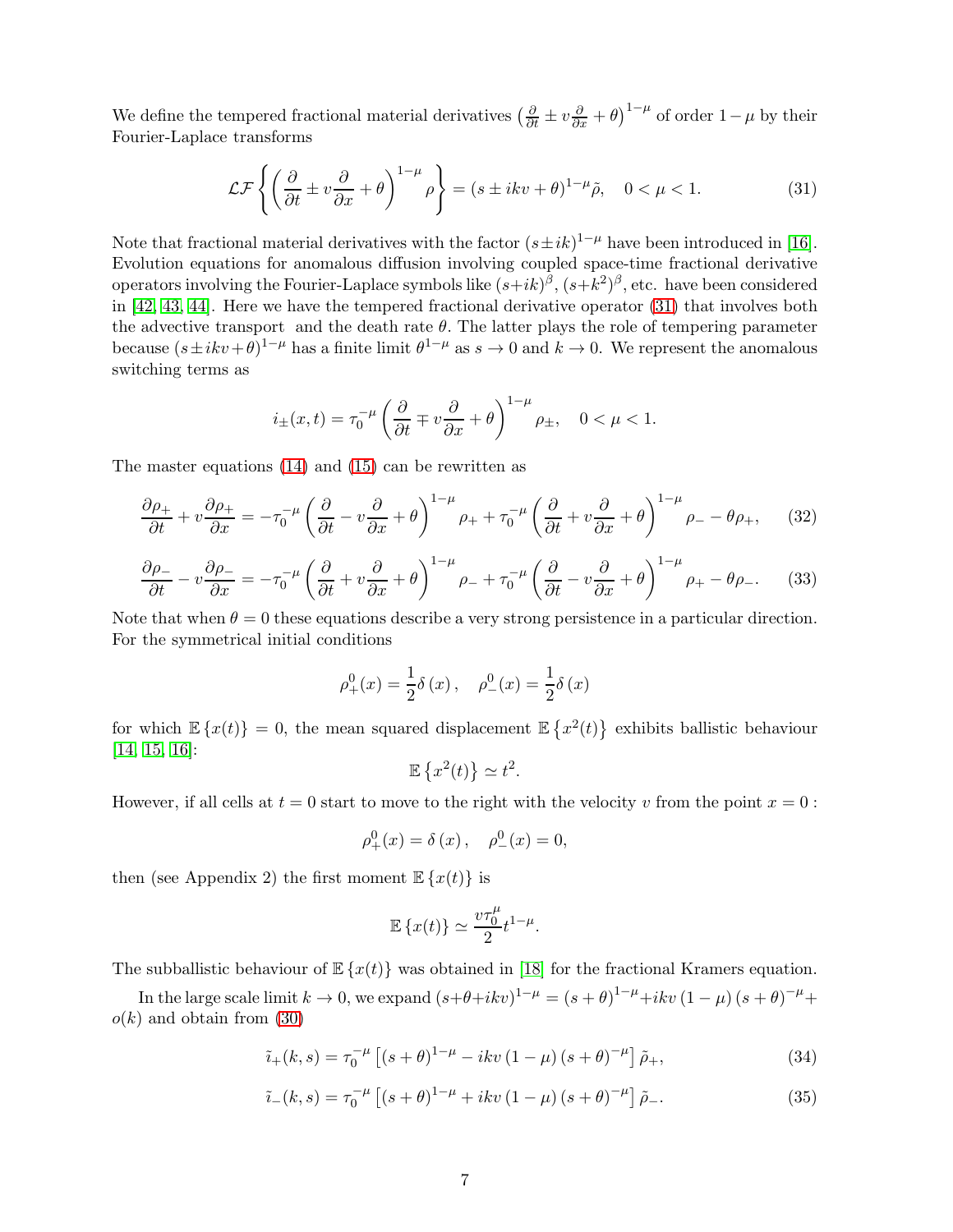By using inverse the Fourier-Laplace transform we find

$$
i_{+}(x,t) = e^{-\theta t} \frac{\partial}{\partial t} \int_{0}^{t} m_{\mu}(t-\tau) \rho_{+}(x,\tau) e^{\theta \tau} d\tau - (1-\mu) e^{-\theta t} v \int_{0}^{t} m_{\mu}(t-\tau) \frac{\partial \rho_{+}(x,\tau)}{\partial x} e^{\theta \tau} d\tau,
$$
(36)

$$
i_{-}(x,t) = e^{-\theta t} \frac{\partial}{\partial t} \int_{0}^{t} m_{\mu}(t-\tau) \rho_{-}(x,\tau) e^{\theta \tau} d\tau + (1-\mu) e^{-\theta t} v \int_{0}^{t} m_{\mu}(t-\tau) \frac{\partial \rho_{-}(x,\tau)}{\partial x} e^{\theta \tau} d\tau,
$$
\n(37)

where  $m_{\mu}(t)$  is the classical renewal measure density associated with the survival probability [\(7\)](#page-2-4)

$$
m_{\mu}(t) = \frac{t^{\mu-1}}{\Gamma(\mu)\,\tau_0^{\mu}}, \quad 0 < \mu < 1. \tag{38}
$$

The density  $m_{\mu}(t)$  has a meaning of the average number of jumps per unit time. Note that the switching terms  $i_{+}(x,t)$  and  $i_{-}(x,t)$  involves the advection term with memory effects. This coupling of advection with switching rate is a pure non-Markovian effect. Expressions for  $i_{+}(x,t)$ and  $i_-(x,t)$  can be rewritten with the standard notations involving the Riemann-Liouville fractional derivative  $\mathcal{D}_t^{1-\mu}$  $t_t^{1-\mu}$  of order  $1-\mu$  and fractional integral  $I_t^{\mu}$  $\mu_t^{\mu}$ of order  $\mu$ 

$$
i_{+}(x,t) = e^{-\theta t} \mathcal{D}_{t}^{1-\mu} \left[ \rho_{+}(x,t) e^{\theta t} \right] - (1-\mu) e^{-\theta t} v I_{t}^{\mu} \left[ \frac{\partial \rho_{+}(x,t)}{\partial x} e^{\theta t} \right],
$$
  

$$
i_{+}(x,t) = e^{-\theta t} \mathcal{D}_{t}^{1-\mu} \left[ \rho_{-}(x,t) e^{\theta t} \right] + (1-\mu) e^{-\theta t} v I_{t}^{\mu} \left[ \frac{\partial \rho_{-}(x,t)}{\partial x} e^{\theta t} \right].
$$

It is easy to generalize the master equations [\(32\)](#page-6-1) and [\(33\)](#page-6-2) for the situation when the cells motility involves the random Brownian motion with diffusion coefficient D. We can write

$$
\frac{\partial \rho_{+}}{\partial t} + v \frac{\partial \rho_{+}}{\partial x} = D \frac{\partial^2 \rho_{+}}{\partial x^2} - \tau_0^{-\mu} \left( \mathcal{D}_{\theta}^{-} \rho_{+} - \mathcal{D}_{\theta}^{+} \rho_{-} \right) - \theta \rho_{+},
$$

$$
\frac{\partial \rho_{-}}{\partial t} - v \frac{\partial \rho_{-}}{\partial x} = D \frac{\partial^2 \rho_{-}}{\partial x^2} - \tau_0^{-\mu} \left( \mathcal{D}_{\theta}^{+} \rho_{-} - \mathcal{D}_{\theta}^{-} \rho_{+} \right) - \theta \rho_{-},
$$

where the tempered fractional derivatives  $\mathcal{D}_{\theta}^{\pm} \rho$  are defined by

$$
\mathcal{LF}\left\{\mathcal{D}_{\theta}^{\pm}\rho\right\} = (s \pm ikv + \theta - Dk^2)^{1-\mu}\tilde{\rho}.
$$

### 3.4 Tempered superdiffusion

Now let us find the switching terms [\(16\)](#page-3-2) and [\(17\)](#page-3-3) in the case when the first moment  $\langle T \rangle$  =  $\int_0^\infty \tau \psi(\tau) \tau$  is finite, while the variance is divergent  $1 < \mu < 2$ . When the death rate  $\theta = 0$ , mean squared displacement  $\mathbb{E}\left\{x^2(t)\right\}$  exhibits subballistic superdiffusive behaviour [\[14,](#page-13-8) [15,](#page-13-9) [16\]](#page-13-10)

$$
\mathbb{E}\left\{x^2(t)\right\} \simeq t^{3-\mu}
$$

(see Appendix 3). In this case the small s expansion of  $\hat{\psi}(s)$  gives

$$
\hat{\psi}(s) \simeq 1 - \langle T > s + A < T > s^{\mu}, \qquad 1 < \mu < 2. \tag{39}
$$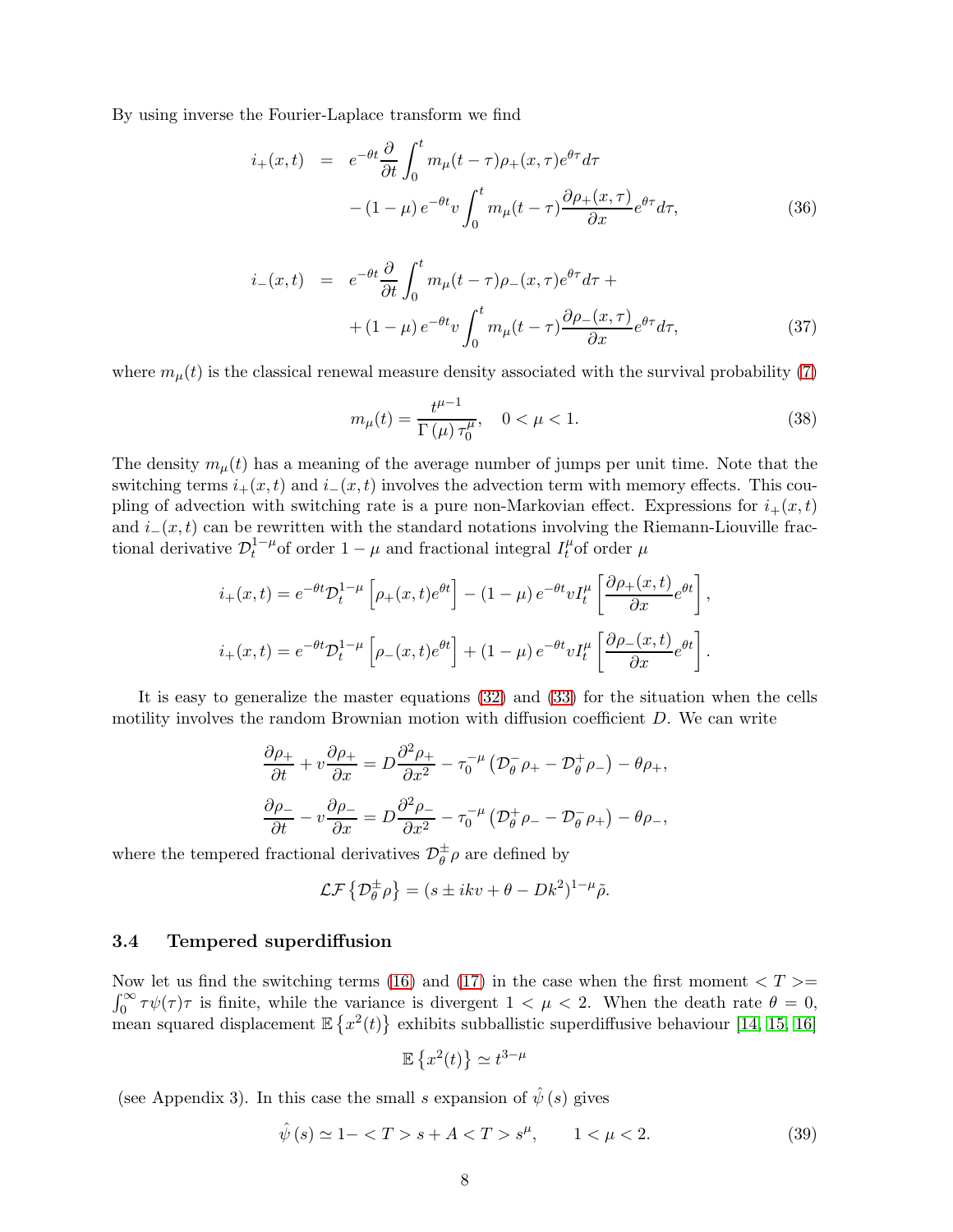Then

$$
\hat{K}(s) = \frac{s\hat{\psi}(s)}{1 - \hat{\psi}(s)} \simeq \frac{1}{\langle s, T \rangle} \left(1 + A s^{\mu - 1}\right).
$$

Using [\(21\)](#page-4-2) and [\(26\)](#page-5-0) we write the Fourier-Laplace transforms of  $i_{+}(x,t)$  and  $i_{-}(x,t)$  as

<span id="page-8-0"></span>
$$
\tilde{i}_{\pm}(k,s) = \frac{1}{\langle T \rangle} \left( 1 + A \left( s + \theta \mp ikv \right)^{\mu - 1} \right) \tilde{\rho}_{\pm}(k,s). \tag{40}
$$

One can introduce the tempered fractional material derivatives  $\left(\frac{\partial}{\partial t} \pm v \frac{\partial}{\partial x} + \theta\right)^{\mu-1}$  of order  $\mu - 1$ for intermediate subballistic superdiffusive case  $1 < \mu < 2$  as

$$
\mathcal{LF}\left\{ \left( \frac{\partial}{\partial t} \pm v \frac{\partial}{\partial x} + \theta \right)^{\mu - 1} \rho \right\} = (s \pm ikv + \theta)^{\mu - 1} \tilde{\rho}, \quad 1 < \mu < 2. \tag{41}
$$

The switching terms can be written as

$$
i_{\pm}(x,t) = \frac{1}{\langle T \rangle} \left( 1 + A \left( \frac{\partial}{\partial t} \mp v \frac{\partial}{\partial x} + \theta \right)^{\mu - 1} \right) \rho_{\pm}.
$$
 (42)

In the limit  $k \to 0$ , we use the expansion  $(s+ikv+\theta)^{\mu-1} = (s+\theta)^{\mu-1} + ikv(\mu-1)(s+\theta)^{\mu-2} +$  $o(k)$  to obtain from  $(40)$ 

$$
\tilde{i}_{+}(k,s) = \frac{1}{\langle T \rangle} \left[ 1 + A(s+\theta)^{\mu-1} - A(s+\theta)^{\mu-2} \, i k v \, (\mu-1) \right] \tilde{\rho}_{+},\tag{43}
$$

$$
\tilde{i}_{-}(k,s) = \frac{1}{\langle T \rangle} \left[ 1 + A(s+\theta)^{\mu-1} + A(s+\theta)^{\mu-2} \, i k v \, (\mu-1) \right] \tilde{\rho}_{-}.
$$
\n(44)

By using inverse the Fourier-Laplace transform we find

$$
i_{+}(x,t) = \frac{\rho_{+}(x,t)}{} + e^{-\theta t} \frac{\partial}{\partial t} \int_{0}^{t} m_{A}(t-\tau)\rho_{+}(x,\tau)e^{\theta\tau}d\tau
$$

$$
-v(\mu-1)e^{-\theta t} \int_{0}^{t} m_{A}(t-\tau)\frac{\partial \rho_{+}(x,\tau)}{\partial x}e^{\theta\tau}d\tau,
$$
(45)

$$
i_{-}(x,t) = \frac{\rho_{-}(x,t)}{} + e^{-\theta t} \frac{\partial}{\partial t} \int_{0}^{t} m_{A}(t-\tau)\rho_{-}(x,\tau)e^{\theta\tau}d\tau +
$$
  
+ 
$$
+v(\mu-1)e^{-\theta t} \int_{0}^{t} m_{A}(t-\tau)\frac{\partial \rho_{-}(x,\tau)}{\partial x}e^{\theta\tau}d\tau,
$$
 (46)

where

$$
m_A(t) = \frac{At^{1-\mu}}{t^2 + 1} \quad 1 < \mu < 2. \tag{47}
$$

Switching terms  $i_{+}(x,t)$  and  $i_{-}(x,t)$  can be rewritten in terms of the Riemann-Liouville fractional derivative  $\mathcal{D}_t^{\mu-1}$  $\mu^{-1}_{t}$  of order  $\mu - 1$  and fractional integral  $I_t^{2-\mu}$  $t^{2-\mu}$  of order  $2-\mu$ . Now we are in a position to discuss the implications of tempering due to the random death process. In the next subsection we consider the stationary case.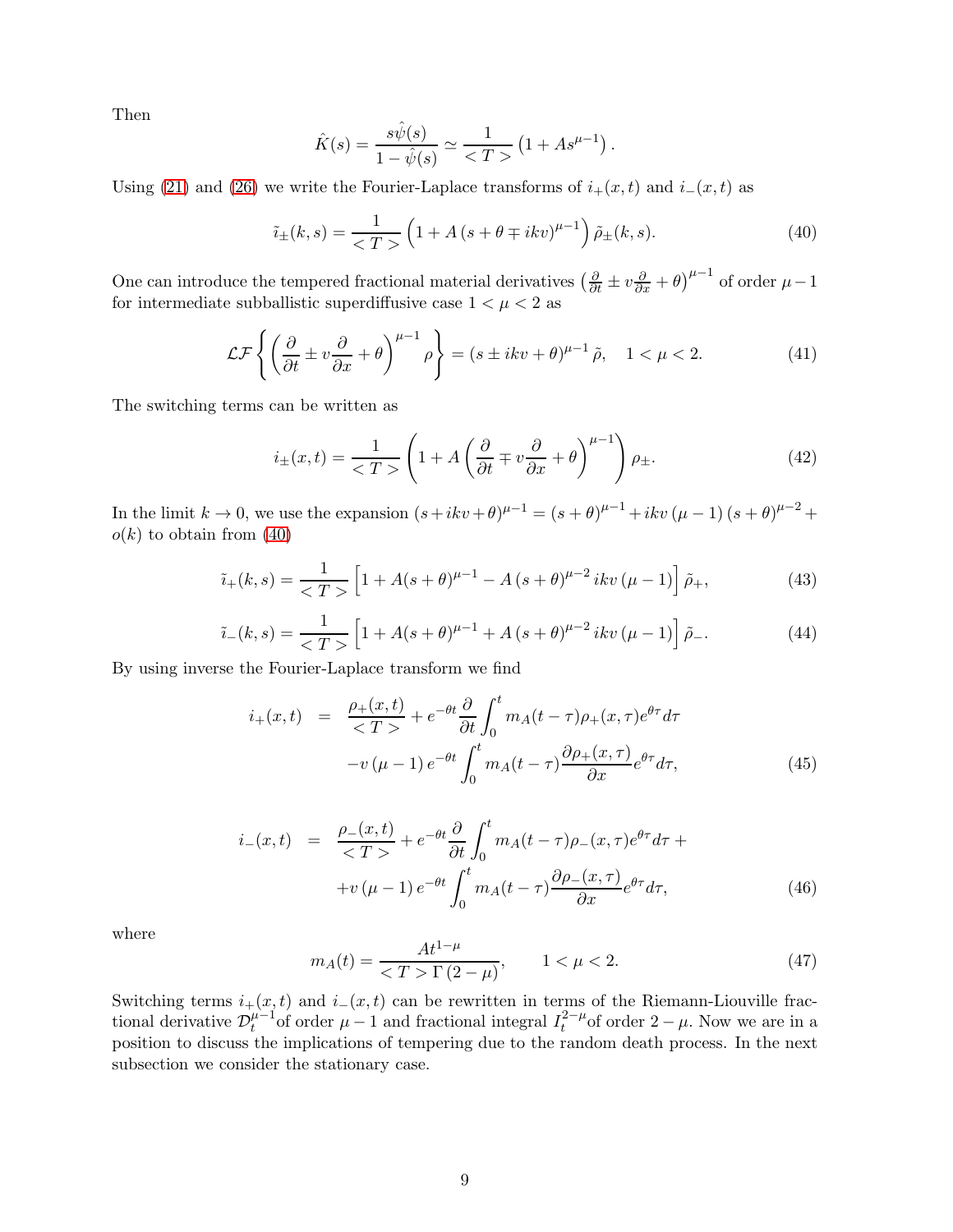## 4 Stationary profile and truncated Lévy flights.

The aim of this section is to analyze the cell density profiles in the stationary case for the strong anomalous case  $0 < \mu < 1$ . To ensure the existence of stationary profiles  $\rho^s_+(x)$  and  $\rho^s_-(x)$ , we introduce the constant source of cells at the point  $x = 0$ . We keep in mind the problem of cancer cell proliferation. One can think of the tumor consisting of the tumor core with a high density of cells (proliferation zone) at  $x = 0$  and the outer invasive zone where the cell density is smaller. We are interested in the stationary profile of cancer cells spreading in the outer migrating zone [\[33\]](#page-14-10). For simplicity we consider only one-dimensional case here. The generalization for 2-D and 3-D cases can be made in the standard way [\[33\]](#page-14-10).

Let us find a stationary solution to the system  $(32)$  and  $(33)$ . Now we show that in long-time limit master equations can be written in terms of exponentially truncated fractional derivatives in which the ratio  $\theta/v$  plays the role of tempering to a Lévy jump distribution. The profiles  $\rho^s_+(x)$  and  $\rho^s_-(x)$  can be found from

<span id="page-9-2"></span>
$$
v\frac{\partial \rho_{+}^{s}(x)}{\partial x} = -i_{+}^{s}(x) + i_{-}^{s}(x) - \theta \rho_{+}^{s}(x), \tag{48}
$$

<span id="page-9-3"></span>
$$
-v\frac{\partial \rho_{-}^{s}(x)}{\partial x} = i_{+}^{s}(x) - i_{-}^{s}(x) - \theta \rho_{-}^{s}(x), \qquad (49)
$$

where  $i_{+}^{s}(x)$  and  $i_{-}^{s}(x)$  are the stationary switching terms with the Fourier transforms:

<span id="page-9-0"></span>
$$
\tilde{i}_{+}^{s}(k) = \frac{(-ikv + \theta) \cdot 1^{-\mu}}{\tau_0^{\mu}} \tilde{\rho}_{+}^{s}(k),\tag{50}
$$

<span id="page-9-1"></span>
$$
\tilde{i}^{s}_{-}(k) = \frac{(ikv + \theta))^{1-\mu}}{\tau_0^{\mu}} \tilde{\rho}^{s}_{+}(k). \tag{51}
$$

These formulas are obtain from [\(30\)](#page-5-2) as  $s \to 0$  ( $t \to \infty$ ). Using the shift theorem we can write  $i_{+}^{s}(x)$  and  $i_{-}^{s}(x)$  in terms of exponentially truncated fractional derivatives [\[46\]](#page-15-3)

$$
i_{+}^{s}(x) = \frac{v^{1-\mu}e^{-\frac{\theta x}{v}}\left(-\infty D^{1-\mu}\left[e^{\frac{\theta x}{v}}\rho_{+}^{s}(x)\right]\right)}{\tau_{0}^{\mu}},\tag{52}
$$

$$
i_{-}^{s}(x) = \frac{v^{1-\mu}e^{\frac{\theta x}{v}}\left(D_{\infty}^{1-\mu}\left[e^{-\frac{\theta x}{v}}\rho_{-}^{s}(x)\right]\right)}{\tau_{0}^{\mu}}.
$$
\n(53)

Here  $_{-\infty}D^{1-\mu}$  and  $D^{1-\mu}_{\infty}$  are the Weyl derivatives of order  $1-\mu$  [\[45\]](#page-15-4)

$$
-\infty D^{1-\mu}\rho(x) = \frac{1}{\Gamma(\mu)} \frac{d}{dx} \int_{-\infty}^{x} \frac{\rho(y)dy}{(x-y)^{1-\mu}},
$$
\n(54)

$$
D_{\infty}^{1-\mu}\rho(x) = -\frac{1}{\Gamma(\mu)}\frac{d}{dx}\int_{x}^{\infty}\frac{\rho(y)dy}{(y-x)^{1-\mu}}
$$
(55)

with the Fourier transforms

$$
\mathcal{F}\left\{-\infty D^{1-\mu}\rho(x)\right\} = (-ik)^{1-\mu}\hat{\rho}(k)
$$

and

$$
\mathcal{F}\left\{D_{\infty}^{1-\mu}\rho(x)\right\}=(ik)^{1-\mu}\,\hat{\rho}(k).
$$

We should note that our theory with death rate tempering is fundamentally different from the standard tempering [\[46,](#page-15-3) [47,](#page-15-5) [48\]](#page-15-6), which is just the truncation of the power law jump distribution by an exponential factor involving a tempering parameter. In fact we do not introduce the Lévy jump distribution functions at all. It means that we are not just employing a mathematical trick to overcome long jumps with infinite variance which is a standard problem of Lévy flights.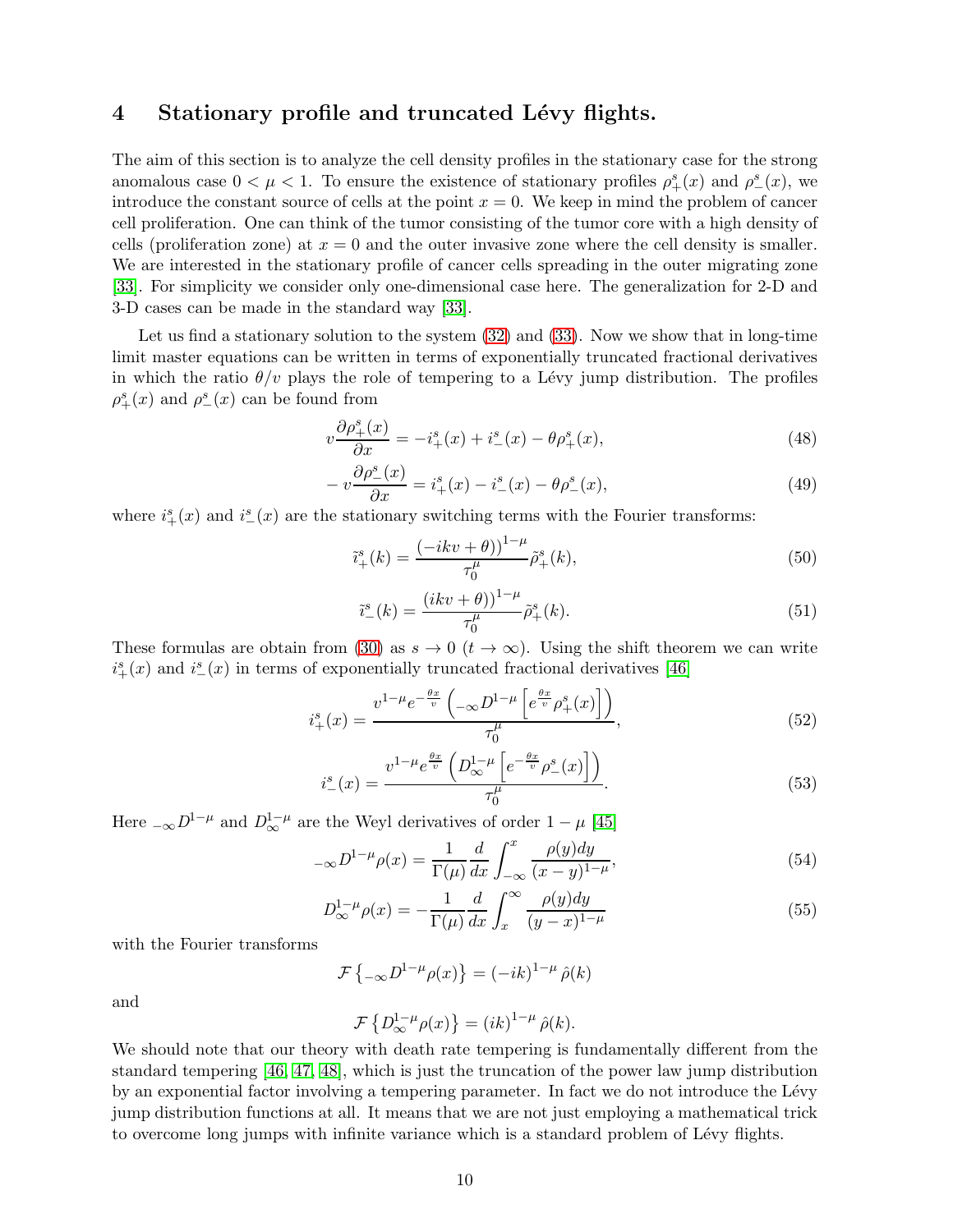### 4.1 Upper and lower bounds for the stationary profiles

The purpose of this subsection is to find the upper bound,  $\rho_u(x)$ , and the lower bound,  $\rho_l(x)$ , for the stationary profile  $\rho^s(x) = \rho^s_+(x) + \rho^s_-(x)$  in the strong anomalous case  $\mu < 1$ :

$$
\rho^l(x) < \rho^s(x) < \rho^u(x).
$$

If cells are released at the point  $x = 0$  at the constant rate g on the right and at the same rate g on the left, then the upper bound can be easily found from the advection-reaction equation

$$
v\frac{\partial \rho^u(x)}{\partial x} = -\theta \rho^u(x).
$$

Clearly this equation describes the ballistic motion of cells without switching. We obtain

<span id="page-10-3"></span>
$$
\rho^u(x) = \frac{g}{v} \exp\left[-\frac{\theta|x|}{v}\right],\tag{56}
$$

where the prefactor  $g/v$  is found from the condition  $g = \theta \int_0^\infty \rho^u(x) dx$  [\[30\]](#page-14-6).

We can find the lower bound  $\rho^{l}(x)$  using the small k expansion

$$
(\theta \pm ikv)^{1-\mu} = \theta^{1-\mu} \pm ikv \theta^{-\mu} (1-\mu) + O(k^2).
$$
 (57)

From  $(50)$  and  $(51)$  we get

$$
\tilde{i}_{+}^{s}(k) = \frac{\theta}{(\theta \tau_{0})^{\mu}} \tilde{\rho}_{+}^{s}(k) - \frac{ikv (1 - \mu)}{(\theta \tau_{0})^{\mu}} \tilde{\rho}_{+}^{s}(k),
$$

$$
\tilde{i}_{-}^{s}(k) = \frac{\theta}{(\theta \tau_{0})^{\mu}} \tilde{\rho}_{-}^{s}(k) + \frac{ikv (1 - \mu)}{(\theta \tau_{0})^{\mu}} \tilde{\rho}_{-}^{s}(k).
$$

Inverse Fourier transform gives

<span id="page-10-0"></span>
$$
i_{+}^{s}(x) = \frac{\theta}{(\theta \tau_{0})^{\mu}} \rho_{+}^{s}(x) - \frac{v(1-\mu)}{(\theta \tau_{0})^{\mu}} \frac{\partial \rho_{+}^{s}(x)}{\partial x},
$$
\n(58)

<span id="page-10-1"></span>
$$
i_{-}^{s}(x) = \frac{\theta}{(\theta \tau_0)^{\mu}} \rho_{-}^{s}(x) + \frac{v(1-\mu)}{(\theta \tau_0)^{\mu}} \frac{\partial \rho_{-}^{s}(x)}{\partial x}.
$$
\n
$$
(59)
$$

Note that the stationary switching terms  $i_{+}^{s}(x)$  and  $i_{-}^{s}(x)$  involve the advection terms proportional to the gradient of density. This is a non-Markovian effect. Obviously advection terms are zero when  $\mu = 1$ . Under the condition of a weak death rate  $\tau_0 \theta \ll 1$ , we obtain from [\(48\)](#page-9-2), [\(49\)](#page-9-3) together with [\(58\)](#page-10-0), [\(59\)](#page-10-1) the following equation for  $\rho^{s}(x) = \rho_{+}^{s}(x) + \rho_{-}^{s}(x)$ :

<span id="page-10-2"></span>
$$
D\frac{\partial^2 \rho^s(x)}{\partial x^2} - \theta \rho^s(x) = 0,\tag{60}
$$

where  $D$  is the effective diffusion coefficient

$$
D = \frac{v^2}{\theta} (1 - \mu), \quad \mu < 1.
$$
 (61)

Note that the diffusion coefficient D depends on the death rate  $\theta$ . The solution to [\(60\)](#page-10-2) gives the lower bound

<span id="page-10-4"></span>
$$
\rho^l(x) = \frac{g}{v\sqrt{(1-\mu)}} \exp\left[-\frac{\theta|x|}{v\sqrt{(1-\mu)}}\right].\tag{62}
$$

Monte Carlo simulations involving  $N = 1000$  particles up to time  $t = 10<sup>3</sup>$  confirm this bound. One can see from Fig. 1 that apart from the very long distance  $\sim 10^3$ , the Monte Carlo profile (black line) lies between the upper bound [\(56\)](#page-10-3) (blue line) and the lower bound [\(62\)](#page-10-4) (red line). Green line represents the best fit.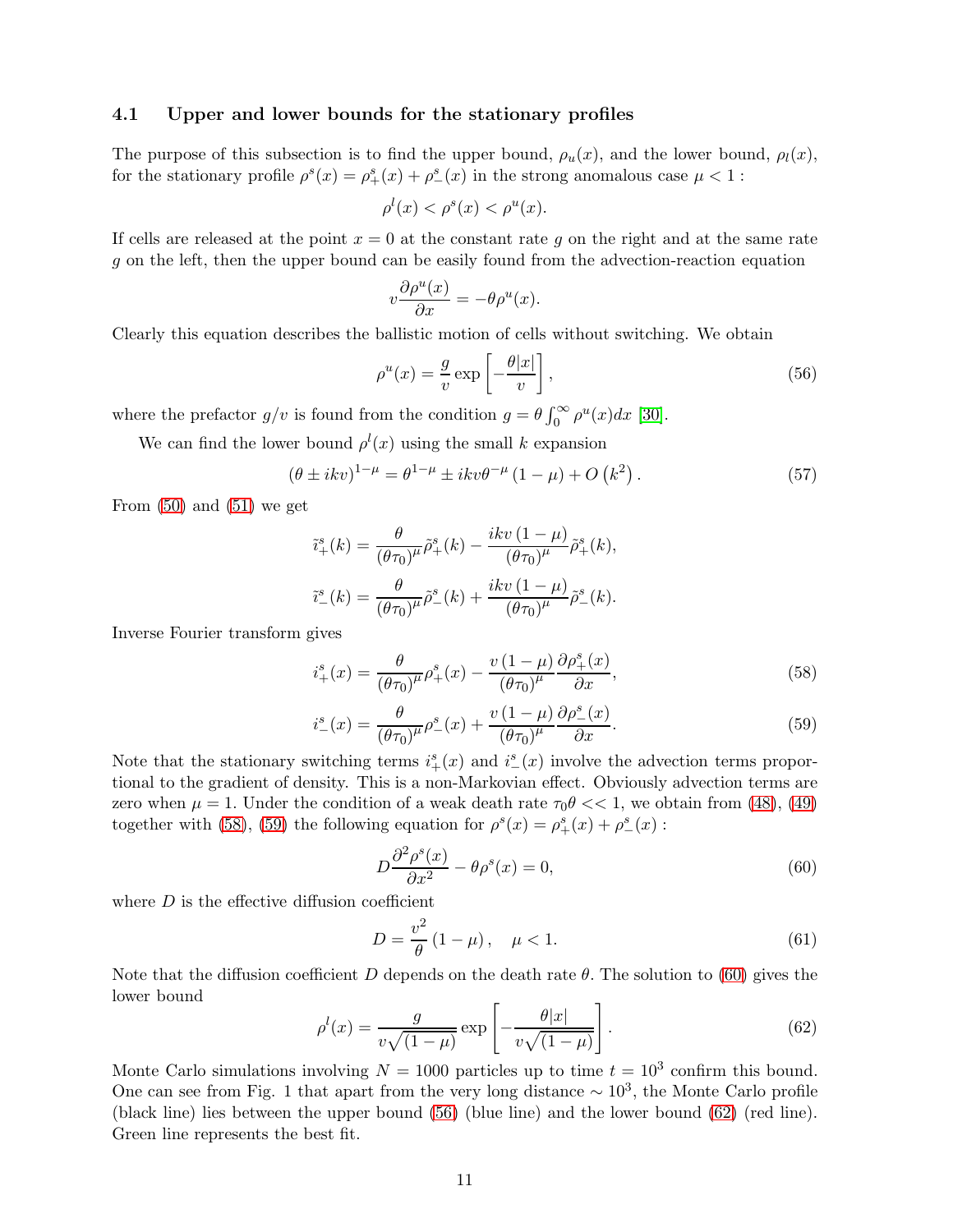

Figure 1: Monte Carlo profile involving  $N = 10^3$  cells at time  $t = 10^3$  (black line), stationary upper bound [\(56\)](#page-10-3) (blue line) and lower bound [\(62\)](#page-10-4) (red line) profiles with parameters: the anomalous exponent  $\mu = 0.2$ , the death rate  $\theta = 0.01$ , the time unit  $\tau_0 = 1$  and the cell velocity  $\upsilon$  = 1.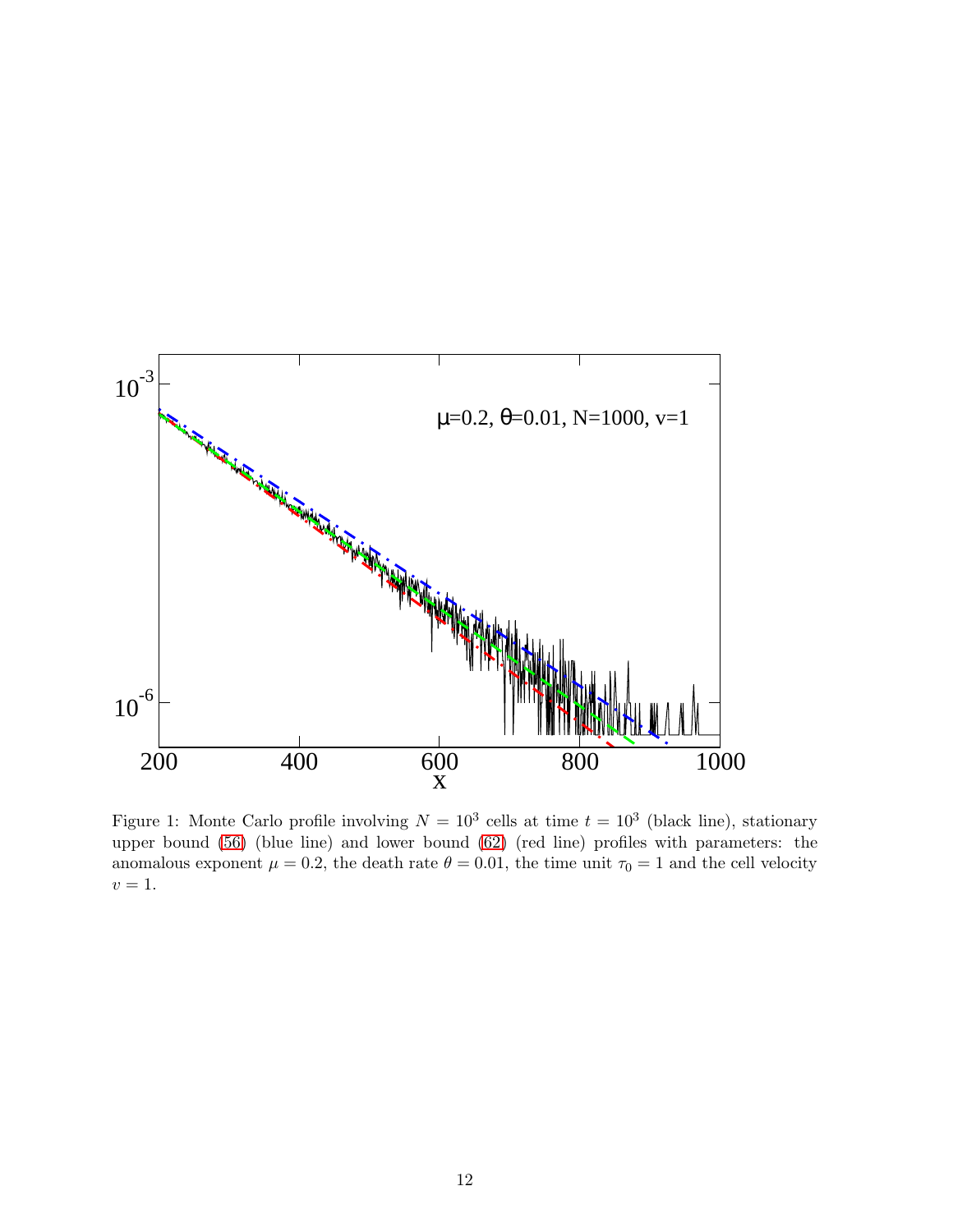# 5 Conclusion

We have been motivated by experiments showing non-Markovian subballistic superdiffusive dynamics of cells [\[6,](#page-13-0) [7,](#page-13-1) [8,](#page-13-2) [9,](#page-13-3) [10\]](#page-13-4). The main challenge was to implement the random death process into a non-Markovian transport processes governed by the anomalously persistent random walks. We presented a Markovian model of cell motility that accounts for the effects of a random death process and the dependence of switching rates on the residence time variable  $\tau$ . Our purpose was to extend the the standard model for the velocity-jump random walk with reactions for the anomalous case of Lévy walks involving intermediate subballistic superdiffusive motion. We derived non-Markovian master equations for the cell densities with the generalized switching terms involving the tempered fractional material derivatives. The cell degradation rate plays the role of a tempering parameter. In the long-time limit we derived stationary master equations in terms of exponentially truncated fractional derivatives in which the rate of death tempers a L´evy jump distribution. We find the upper and lower bounds for the stationary profiles corresponding to the ballistic transport and diffusion with the death rate dependent diffusion coefficient. Monte Carlo simulations confirm these bounds.

The main advantage of our model is that it can be extended to the case of nonlinear death rate  $\theta(\rho)$  that depends on the total density of cells  $\rho$ . An important application of the results of this paper may be the problem of wave propagation in reaction–transport systems involving random walks with finite jump speed and memory effects [\[50,](#page-15-7) [51\]](#page-15-8). It would also be interesting to explore the long-memory effects in the context of persistent random walks with random velocities [\[13\]](#page-13-7). It is also of great interest to analyze the nonlinear tempering phenomenon leading to the nonlinear diffusion [\[52\]](#page-15-9).

## 6 Acknowledgment.

This work was funded by EPSRC grant EP/J019526/1. The authors wish to thank Nickolay Korabel and Steven Falconer for very useful discussions.

## <span id="page-12-0"></span>References

- [1] A. J. Ridley, M. A. Schwartz, K. Burridge, R. A. Firtel, M. H. Ginsberg, G. Borisy, J. T. Parsons, A. R. Horwitz. Cell migration: integrating signals from front to back. Science 302 (2003), 1704-1709.
- <span id="page-12-1"></span>[2] R. Erban, H. Othmer. From individual to collective behaviour in bacterial chemotaxis. SIAM J. Appl. Math. 65 (2004), No. 2, 361–391.
- <span id="page-12-2"></span>[3] W. Alt. Biased random walk models for chemotaxis and related diffusion approximations, J. Math. Biology 9 (1980), 147-177.
- <span id="page-12-3"></span>[4] H. G. Othmer, A. Stevens. Aggregation, blowup, and collapse: The ABC's of taxis in reinforced random walks.  $SIAM J. Appl. Math., 57 (1997), 1044-1081.$
- <span id="page-12-4"></span>[5] R. E. Baker, Ch. A. Yates, R. Erban. From microscopic to macroscopic descriptions of cell migration on growing domains. Bull. Math. Biology 72 (2010), 719–762.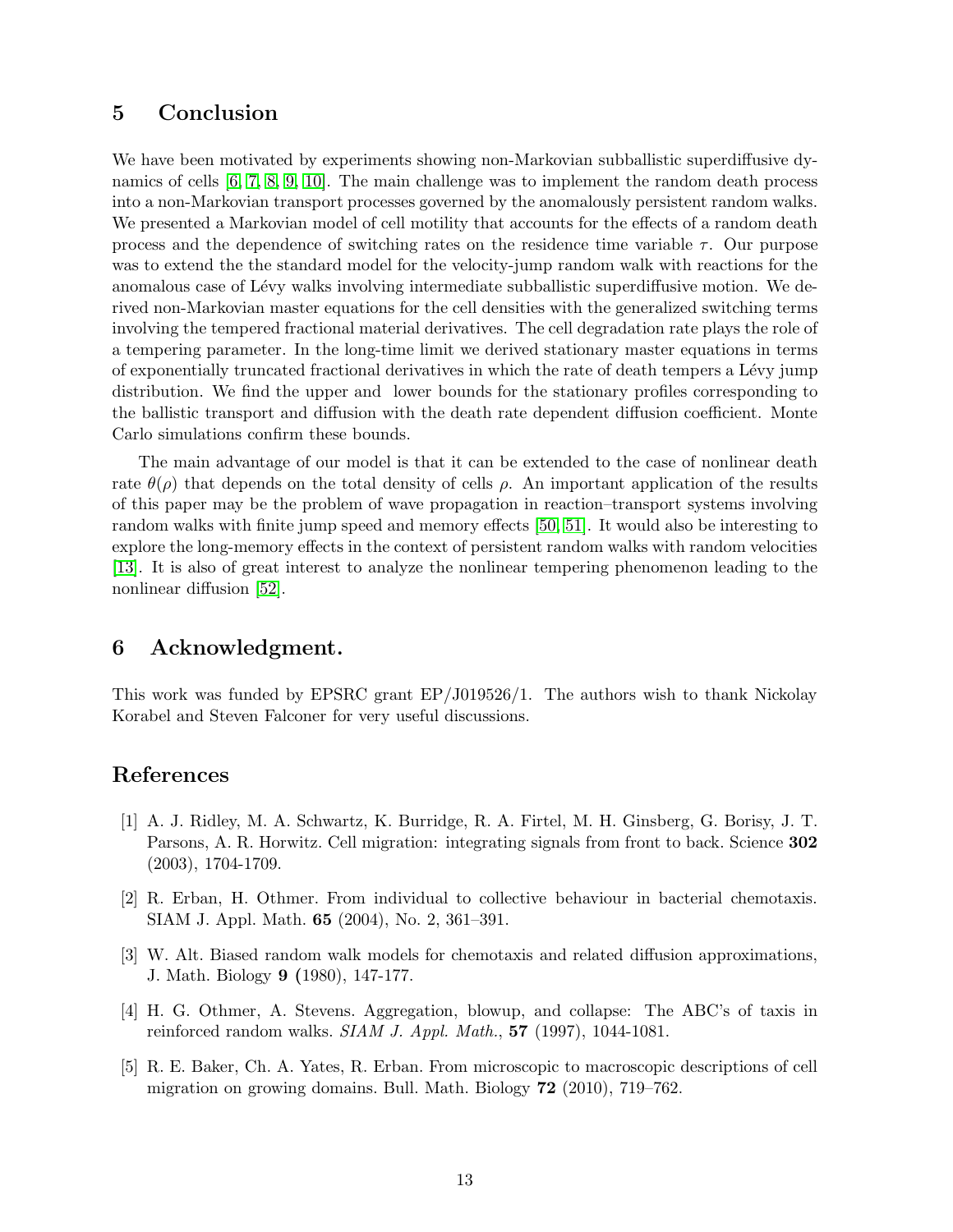- <span id="page-13-0"></span>[6] A. Upadhyayaa, J-P Rieub, J. A. Glaziera, Y. Sawadac. Anomalous diffusion and non-Gaussian velocity distribution of Hydra cells in cellular aggregates. Physica A 293 (2001) 549–558.
- <span id="page-13-2"></span><span id="page-13-1"></span>[7] P. Dieterich, R. Klages, R. Preuss, A. Schwab. Anomalous dynamics of cell migration. PNAS 105 (2008), 459-463.
- <span id="page-13-3"></span>[8] H. Takagi, M. J. Sato, T. Yanagida, M. Ueda. Functional analysis of spontaneous cell movement under different physiological conditions. PLoS One 3 (2008), e2648.
- <span id="page-13-4"></span>[9] C. T. Mierke, B. Frey, M. Fellner, M. Herrmann and B. Fabry. Integrin  $\mu 5\beta 1\infty$  facilitates cancer cell invasion through enhanced contractile forces, J. Cell Sci. 124 (2011), 369-383.
- [10] C. T. Mierke, The integrin alphav beta3 increases cellular stiffness and cytoskeletal remodeling dynamics to facilitate cancer cell invasion, New Journal of Physics 15 (2013), 015003 (23pp).
- <span id="page-13-6"></span><span id="page-13-5"></span>[11] J. Klafter, A. Blumen, and M. F. Shlesinger, Stochastic pathway to anomalous diffusion, Phys. Rev. A 35 (1987), 3081-3085.
- <span id="page-13-7"></span>[12] R. Metzler, J. Klafter. The random walk's guide to anomalous diffusion: a fractional dynamics approach. *Phys. Rep.* **339** (2000), 1-77.
- <span id="page-13-8"></span>[13] V. Zaburdaev, S. Denisov, and J. Klafter, L´evy walks, arxiv.org/1410.5100 (2014).
- [14] J. Masoliver, K. Lindenberg, and G. H. Weiss, A continuous-time generalization of the persistent random walk, Physica A 157 (1989), 891–898.
- <span id="page-13-9"></span>[15] R. Ferrari, A. J. Manfroi, and W. R. Young, Strongly and weakly self-similar diffusion, Physica D 154 (2001), 111 - 137.
- <span id="page-13-10"></span>[16] ] I. M. Sokolov and R. Metzler, Towards deterministic equations for L´evy walks: The fractional material derivative. Phys. Rev. E  $67$  (2003), 010101 (R).
- <span id="page-13-11"></span>[17] B. J. West, P. Grigolini, R. Metzler, Th. F. Nonnenmacher, Fractional diffusion and Lévy stable processes. Phys. Rev. E,  $55$  (1997), 99-106.
- <span id="page-13-13"></span><span id="page-13-12"></span>[18] E. Barkai and R. J. Silby, Fractional Kramers equation, J. Phys. Chem. B 104 (2000), 3866-3874.
- [19] S. Fedotov, G. N. Milstein, and M. V. Tretyakov Superdiffusion of a random walk driven by ergodic Markov process with switching. J. Phys. A: Math. Theor. 40 (2007) 5769-5782 .
- <span id="page-13-14"></span>[20] V. Mendez, S. Fedotov, and W. Horsthemke, Reaction-Transport Systems (Springer, Berlin, 2010).
- <span id="page-13-15"></span>[21] K. P. Hadeler, in Stochastic and Spatial Structures of Dynamical Systems, edited by S. J. van Strien and S. M. Verduyn Lunel (North-Holland, Amsterdam, 1996), 133–161.
- <span id="page-13-17"></span><span id="page-13-16"></span>[22] W. Horsthemke. External Noise and Front Propagation in Reaction-Transport Systems with Inertia: The Mean Speed of Fisher Waves, Fluct. Noise Lett. 2 (2002) R109 - R124.
- [23] T. Hillen. Existence Theory for Correlated Random Walks on Bounded Domains, Canad. Appl. Math. Quart. 18 (2010), 1-40.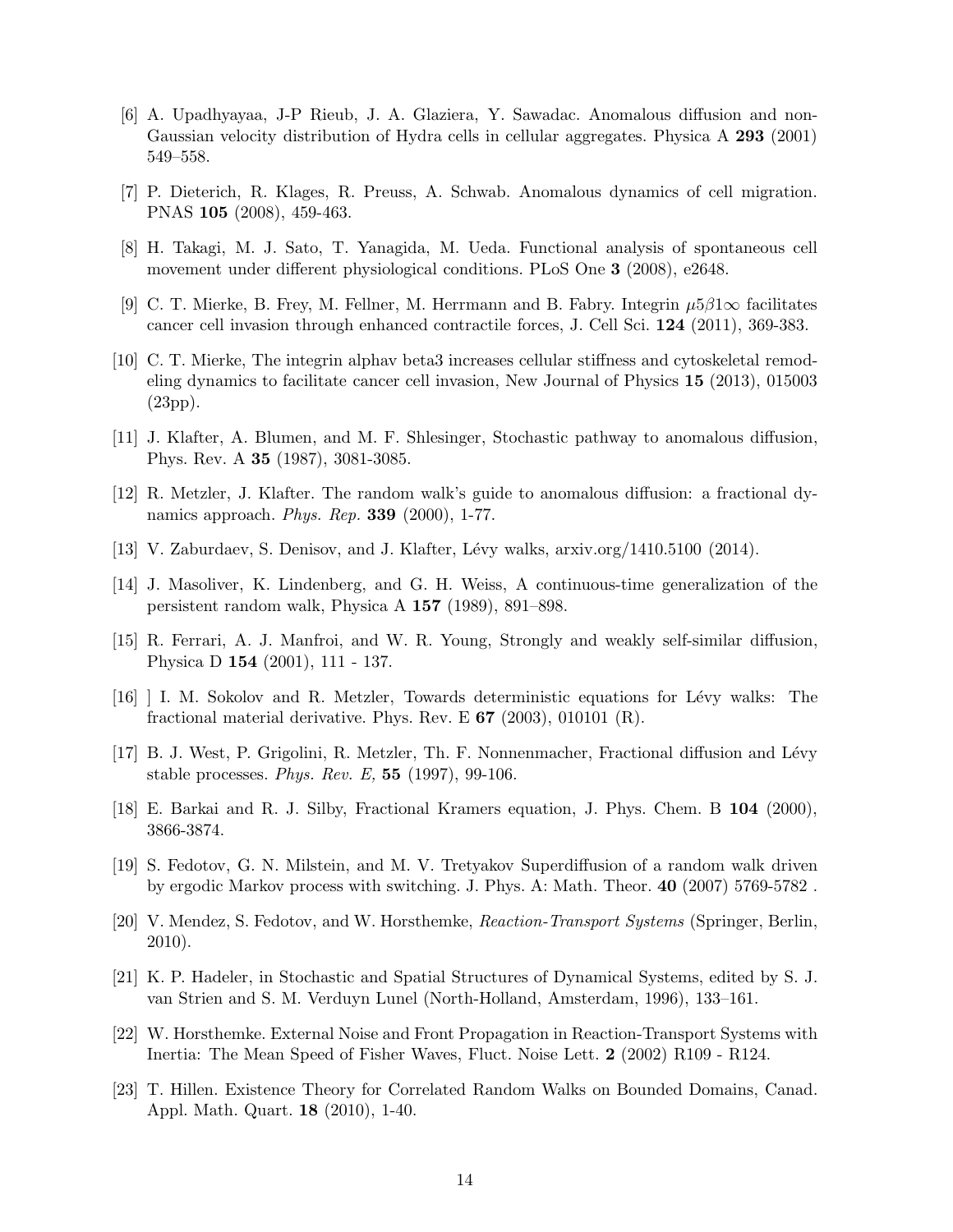- <span id="page-14-1"></span><span id="page-14-0"></span>[24] E. Bouin, V. Calvez, G. Nadin. Hyperbolic travelling waves driven by growth, Math. Models Methods, Appl. Sci. 24 (2014), 1165–1195.
- <span id="page-14-2"></span>[25] V. Mendez, D. Campos, and W. Horsthemke. Growth and dispersal with Inertia: Hyperbolic reaction-transport systems, Phys. Rev. E (2014), 042114.
- <span id="page-14-3"></span>[26] A. Iomin. A toy model of fractal glioma development under RF electric field treatment. Eur. Phys. J. E 35 (2012), 42.
- [27] E. Abad, S. B. Yuste, K. Lindenberg. Reaction-subdiffusion and reaction-superdiffusion equations for evanescent particles performing continuous-time random walks. Phys. Rev. E 81 (2010), 031115.
- <span id="page-14-4"></span>[28] S. Fedotov, A. O. Ivanov and A. Y. Zubarev Non-homogeneous Random Walks, Subdiffusive Migration of Cells and Anomalous Chemotaxis, Mathematical Modelling of Natural Phenomena 8 (2013) 28-43.
- <span id="page-14-6"></span><span id="page-14-5"></span>[29] C. N. Angstmann, I. C. Donnelly, B. I. Henry, Continuous time random walks with reactions forcing and trapping, Mathematical Modelling of Natural Phenomena 8 (2013), 17-27.
- <span id="page-14-7"></span>[30] S. Fedotov and S. Falconer Random death process for the regularization of subdiffusive fractional equations. Phys. Rev. E 87 (2013), 052139.
- <span id="page-14-8"></span>[31] D. R. Cox, H. D. Miller. The Theory of Stochastic Processes (Methuen, London, 1965).
- [32] E. Scalas, R. Gorenflo, F. Mainardi, and M. Raberto, Revisiting the derivation of the fractional diffusion equation. Fractals 11 (2003), 281-289.
- <span id="page-14-10"></span>[33] S. Fedotov and A. Iomin, Probabilistic approach to a proliferation and migration dichotomy in tumor cell invasion. Phys. Rev. E 77 (2008), 031911 .
- <span id="page-14-11"></span>[34] S. Fedotov and V. Mendez, Non-Markovian model for transport and reactions of particles in spiny dendrites. Phys. Rev. Lett. 101 (2008), 218102 .
- <span id="page-14-12"></span>[35] S. Fedotov, H. Al-Shamsi, A. Ivanov and A. Zubarev Anomalous transport and nonlinear reactions in spiny dendrites. Phys. Rev. E 82 (2010), 041103.
- <span id="page-14-17"></span><span id="page-14-9"></span>[36] V. M. Kenkre, E. W. Montroll, M. F. Shlesinger: Generalized Master Equations for Continuous-Time Random Walks. J. Stat. Phys. 9 (1973), 45-50.
- [37] W. Feller. An Introduction to Probability Theory and Its Applications. (Wiley, New York, 1966).
- <span id="page-14-13"></span>[38] S. Goldstein, On diffusion by discontinuous movements and on the telegraph equation. Q. J. Mech. Appl. Math. 4 (1951), 129-156.
- <span id="page-14-14"></span>[39] M. Kac. A stochastic model related to the telegrapher's equation., Rocky Mountain J. Math. 4 (1974), 497-509.
- <span id="page-14-15"></span>[40] A. Di Crescenzo, On random motions with velocities alternating at Erlang-distributed random times. Advances in Applied Probability, 33 (2001) 690–701.
- <span id="page-14-16"></span>[41] A. Di Crescenzo, B. Martinucci, Random Motion with Gamma-Distributed Alternating Velocities in Biological Modeling, Computer Aided Systems Theory – EUROCAST 2007, Lecture Notes in Computer Science Volume 4739, 2007, 163-170.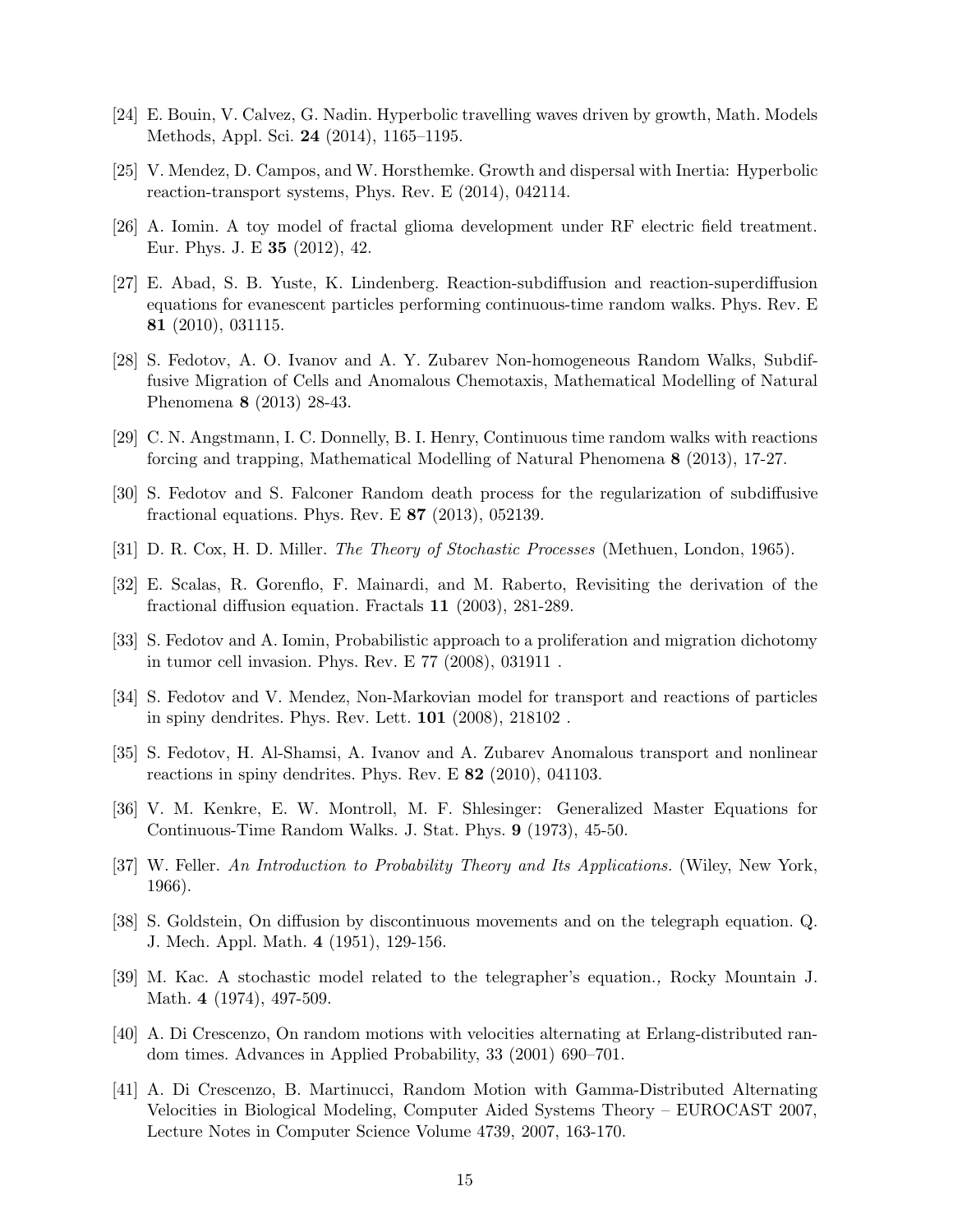- <span id="page-15-1"></span><span id="page-15-0"></span>[42] M. M. Meerschaert, D. A. Benson, H. P. Scheffler, and P. Becker-Kern. Governing equations and solutions of anomalous random walk limits, Physical Review E, 66 (2002), 102R-105R.
- <span id="page-15-2"></span>[43] P. Becker-Kern, M. M. Meerschaert and H. P. Scheffler. Limit theorems for coupled continuous time random walks. Ann. Probab. 32 (2004), 730–756.
- <span id="page-15-4"></span>[44] B. Baeumer, M. M. Meerschaert, J. Mortensen. Space-time fractional derivative operators. Proceedings of the American Mathematical Society 133 (2005), 2273–2282.
- <span id="page-15-3"></span>[45] S. G. Samko, A. A. Kilbas, and O. I. Marichev. Fractional Integrals and Derivatives. (Gordon and Breach, Amsterdam, 1993).
- <span id="page-15-5"></span>[46] A. Cartea and D. del-Castillo-Negrete. Fluid limit of the continuous-time random walk with general Lévy jump distribution functions, Phys. Rev. E  $76$ ,  $(2007)$  041105.
- <span id="page-15-6"></span>[47] B. Baeumer, M. M. Meerschaert. Tempered stable L´evy motion and transient superdiffusion, J. Comput. Appl. Math 233 (2010) 243–248.
- [48] F. Sabzikara, M. M. Meerschaert, and J. Chen. Tempered fractional calculus, J. Comp. Physics (2014, in press).
- <span id="page-15-7"></span>[49] J. Beran, Statistics for long-memory processes. (Chapman and Hall, New York, 1994).
- <span id="page-15-8"></span>[50] V. Méndez, D Campos, S. Fedotov. Front propagation in reaction-dispersal models with finite jump speed, Phys. Rev. E 70 (2004), 036121.
- <span id="page-15-9"></span>[51] A Yadav, S. Fedotov, V. Méndez, W. Horsthemke. Propagating fronts in reaction–transport systems with memory, Physics Letters A 371 (5), 374-378.
- [52] S. Fedotov and S. Falconer. Nonlinear degradation-enhanced transport of morphogens performing subdiffusion. Phys. Rev. E 89 (2014), 012107.

# 7 Appendix 1

The purposes of this Appendix are (A) to express the switching functions  $i_+(x,t)$  and  $i_-(x,t)$  in terms of  $\rho_{+}(x,t)$  and  $\rho_{-}(x,t)$ ; (B) to derive the master equations for the unstructured density  $\rho_+(x,t)$ ,  $\rho_-(x,t)$  [\(14\)](#page-3-4) and [\(15\)](#page-3-5); (C) to find the Fourier-Laplace transform of the total density  $\rho(x,t) = \rho_{+}(x,t) + \rho_{-}(x,t).$ 

(A) Substitution of [\(13\)](#page-3-1) into [\(4\)](#page-2-1) and [\(12\)](#page-3-6) together with the initial condition [\(3\)](#page-1-2) gives

$$
i_{+}(x,t) = \int_{0}^{t^{-}} i_{-}(x - v\tau, t - \tau)\psi(\tau)e^{-\theta\tau}d\tau + \rho_{+}^{0}(x - vt)\psi(t)e^{-\theta t},
$$
  

$$
i_{-}(x,t) = \int_{0}^{t^{-}} i_{+}(x + v\tau, t - \tau)\psi(\tau)e^{-\theta\tau}d\tau + \rho_{-}^{0}(x + vt)\psi(t)e^{-\theta t}
$$
(63)

and

<span id="page-15-11"></span><span id="page-15-10"></span>
$$
\rho_{+}(x,t) = \int_{0}^{t^{-}} i_{-}(x - v\tau, t - \tau) \Psi(\tau) e^{-\theta \tau} d\tau + \rho_{+}^{0}(x - v\tau) \Psi(t) e^{-\theta t},
$$
  

$$
\rho_{-}(x,t) = \int_{0}^{t^{-}} i_{+}(x + v\tau, t - \tau) \Psi(\tau) e^{-\theta \tau} d\tau + \rho_{-}^{0}(x + v\tau) \Psi(t) e^{-\theta t}.
$$
 (64)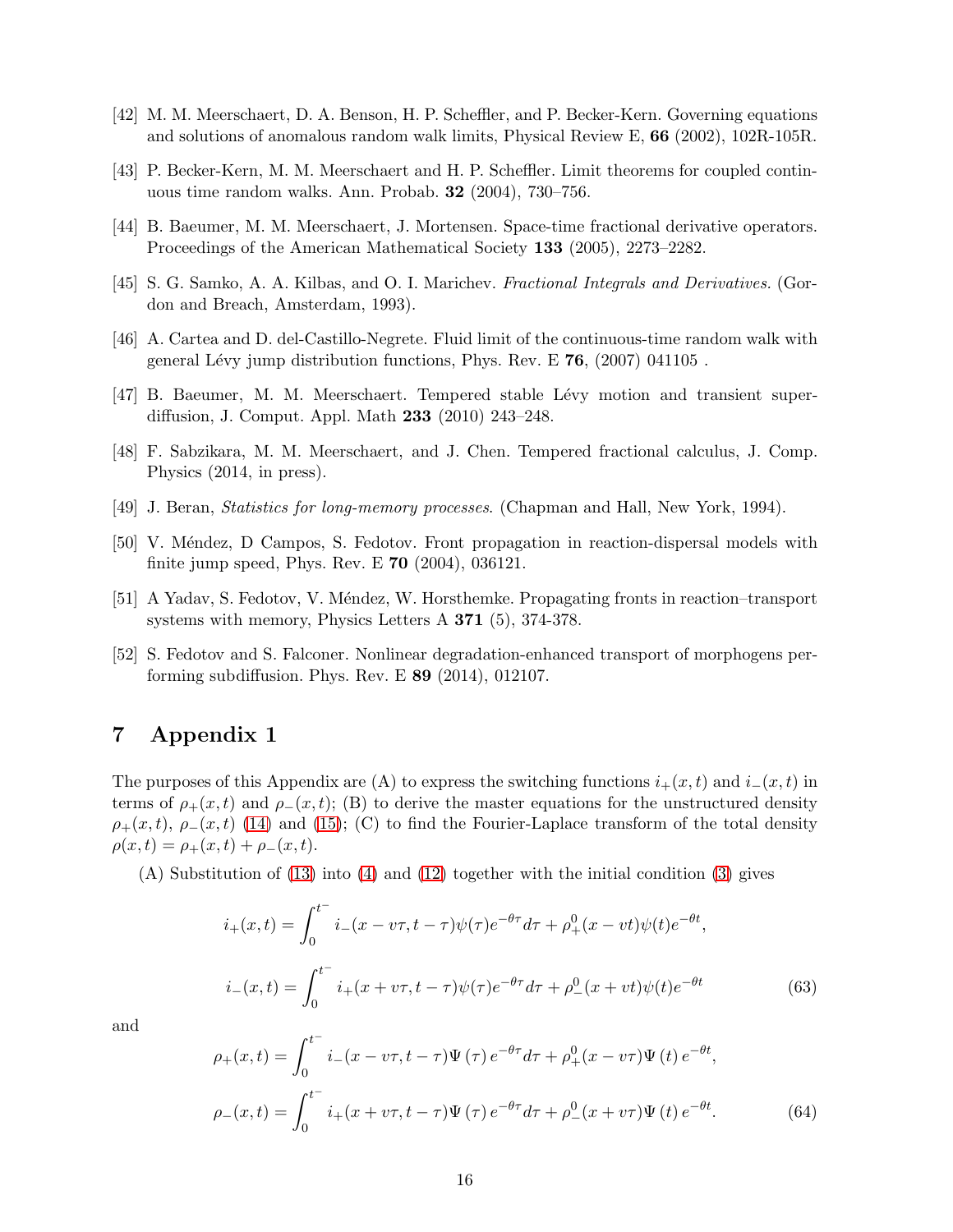Applying the Fourier-Laplace transform together with shift theorem to above equations, we find expressions for  $i_{+}(x,t)$  and  $i_{-}(x,t)$  in terms of  $\rho_{+}(x,t)$  and  $\rho_{-}(x,t)$ . By using [\(19\)](#page-4-3) and [\(20\)](#page-4-4), we obtain from [\(63\)](#page-15-10) and [\(64\)](#page-15-11)

<span id="page-16-0"></span>
$$
\tilde{i}_{\pm}(k,s) = \left[\tilde{i}_{\mp}(k,s) + \rho_{\pm}^{0}(k)\right]\hat{\psi}(s \mp ikv + \theta),\tag{65}
$$

<span id="page-16-1"></span>
$$
\tilde{\rho}_{\pm}(k,s) = \left[\tilde{\imath}_{\mp}(k,s) + \rho_{\pm}^{0}(k)\right] \hat{\Psi}(s \mp ikv + \theta). \tag{66}
$$

Therefore

$$
\tilde{i}_{\pm}(k,s) = \frac{\hat{\psi}(s \mp ikv + \theta)}{\hat{\Psi}(s \mp ikv + \theta)} \tilde{\rho}_{\pm}(k,s).
$$

The inverse Fourier-Laplace transform gives [\(16\)](#page-3-2).

(B) It is convenient to introduce the following notations

$$
\hat{\Psi}_{\theta}^{\pm} = \hat{\Psi}(s \pm ikv + \theta), \ \hat{\psi}_{\theta}^{\pm} = \hat{\psi}(s \pm ikv + \theta),
$$

then solving [\(65\)](#page-16-0) and [\(66\)](#page-16-1) for  $\tilde{\rho}_+$  and  $\tilde{\rho}_-$  we find

<span id="page-16-2"></span>
$$
\tilde{\rho}_{+}(k,s) = \left[\frac{\hat{\psi}_{\theta}^{+}\tilde{\rho}_{-}(k,s)}{\hat{\Psi}_{\theta}^{+}} + \rho_{+}^{0}(k)\right]\hat{\Psi}_{\theta}^{-},\tag{67}
$$

<span id="page-16-3"></span>
$$
\tilde{\rho}_{-}(k,s) = \left[\frac{\hat{\psi}_{\theta}^{-} \tilde{\rho}_{+}(k,s)}{\hat{\Psi}_{\theta}^{-}} + \rho_{-}^{0}(k)\right] \hat{\Psi}_{\theta}^{+}.
$$
\n(68)

These two equations can be rewritten as

$$
\frac{\tilde{\rho}_{+}(k,s)}{\hat{\Psi}_{\theta}^{-}} - \rho_{+}^{0}(k) = \frac{\hat{\psi}_{\theta}^{+}\tilde{\rho}_{-}(k,s)}{\hat{\Psi}_{\theta}^{+}},
$$

$$
\frac{\tilde{\rho}_{-}(k,s)}{\hat{\Psi}_{\theta}^{+}} - \rho_{-}^{0}(k) = \frac{\hat{\psi}_{\theta}^{-}\tilde{\rho}_{+}(k,s)}{\hat{\Psi}_{\theta}^{-}}.
$$

Then

$$
\frac{\tilde{\rho}_{+}(k,s)}{\hat{\Psi}_{\theta}^{-}} \left[1 - \hat{\psi}_{\theta}^{-}\right] - \rho_{+}^{0}(k) = -\frac{\hat{\psi}_{\theta}^{-} \tilde{\rho}_{+}(k,s)}{\hat{\Psi}_{\theta}^{-}} + \frac{\hat{\psi}_{\theta}^{+} \tilde{\rho}_{-}(k,s)}{\hat{\Psi}_{\theta}^{+}},
$$
\n
$$
\frac{\tilde{\rho}_{-}(k,s)}{\hat{\Psi}_{\theta}^{+}} \left[1 - \hat{\psi}_{\theta}^{+}\right] - \rho_{-}^{0}(k) = -\frac{\hat{\psi}_{\theta}^{+} \tilde{\rho}_{-}(k,s)}{\hat{\Psi}_{\theta}^{+}} + \frac{\hat{\psi}_{\theta}^{-} \tilde{\rho}_{+}(k,s)}{\hat{\Psi}_{\theta}^{-}}.
$$

Since  $\left[1-\hat{\psi}_{\theta}^{\pm}\right]/\hat{\Psi}_{\theta}^{\pm} = s \mp ikv + \theta$ , we obtain

$$
(s+ikv+\theta)\tilde{\rho}_{+}(k,s)-\rho_{+}^{0}(k)=-\frac{\hat{\psi}_{\theta}^{-}\tilde{\rho}_{+}(k,s)}{\hat{\Psi}_{\theta}^{-}}+\frac{\hat{\psi}_{\theta}^{+}\tilde{\rho}_{-}(k,s)}{\hat{\Psi}_{\theta}^{+}},
$$

$$
(s-ikv+\theta)\tilde{\rho}_{-}(k,s)-\rho_{-}^{0}(k)=-\frac{\hat{\psi}_{\theta}^{+}\tilde{\rho}_{-}(k,s)}{\hat{\Psi}_{\theta}^{+}}+\frac{\hat{\psi}_{\theta}^{-}\tilde{\rho}_{+}(k,s)}{\hat{\Psi}_{\theta}^{-}}.
$$

The left-hand sides are the Fourier-Laplace transforms of  $\partial \rho_{\pm}/\partial t \pm \partial \rho_{\pm}/\partial x - \theta \rho_{+}$ , therefore, these two equations are the the Fourier-Laplace transforms of the master equations [\(14\)](#page-3-4) and  $(15).$  $(15).$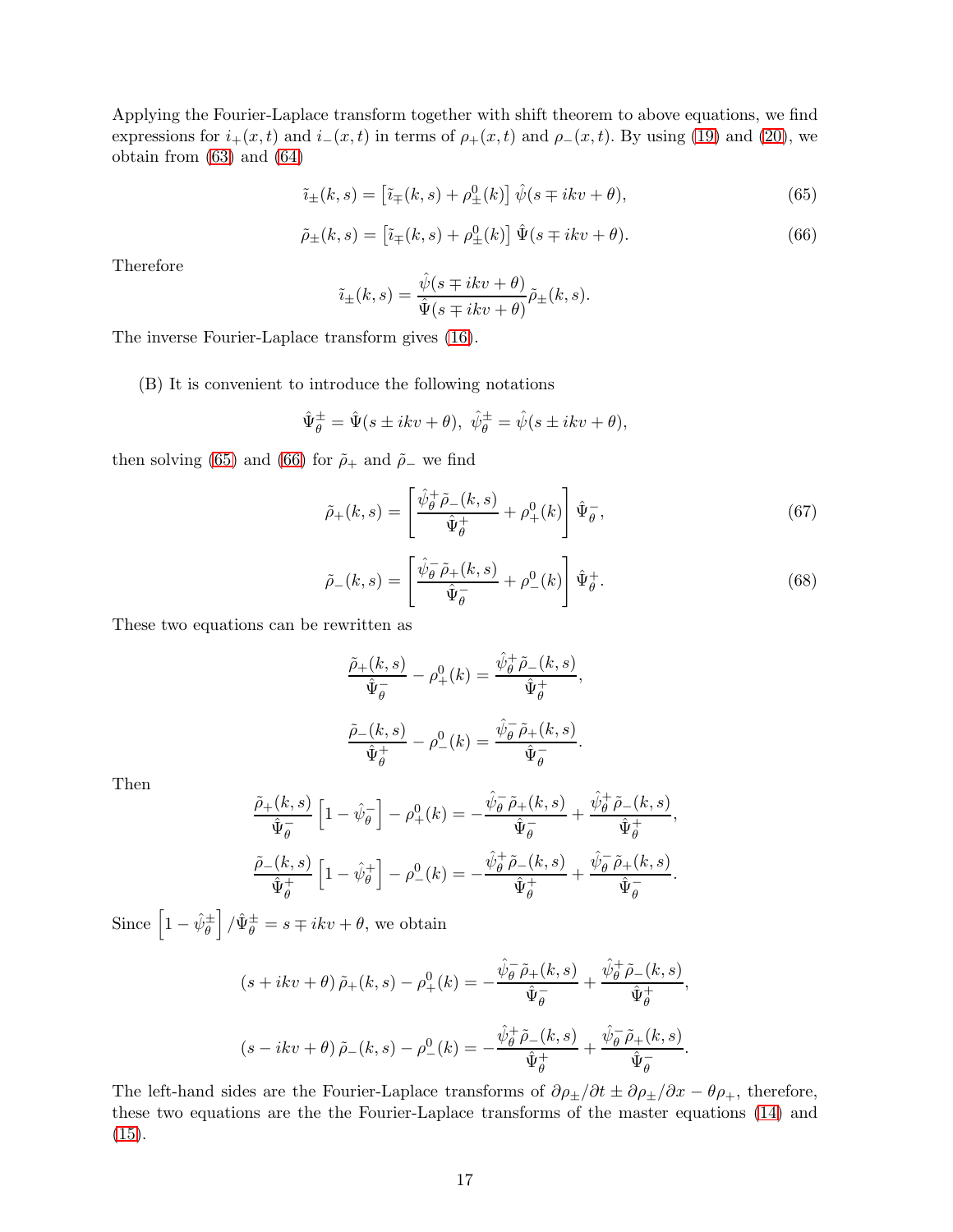(C) From [\(67\)](#page-16-2) and [\(68\)](#page-16-3) we find explicit expressions for  $\tilde{\rho}_+(k,s)$  and  $\tilde{\rho}_-(k,s)$ :

<span id="page-17-0"></span>
$$
\tilde{\rho}_{+}(k,s) = \frac{\rho_{+}^{0}(k)\hat{\Psi}_{\theta}^{-} + \rho_{-}^{0}(k)\hat{\Psi}_{\theta}^{-}\hat{\psi}_{\theta}^{+}}{1 - \hat{\psi}_{\theta}^{+}\hat{\psi}_{\theta}^{-}},
$$
\n(69)

<span id="page-17-1"></span>
$$
\tilde{\rho}_{-}(k,s) = \frac{\rho_{-}^{0}(k)\hat{\Psi}_{\theta}^{+} + \rho_{+}^{0}(k)\hat{\Psi}_{\theta}^{+}\hat{\psi}_{\theta}^{-}}{1 - \hat{\psi}_{\theta}^{+}\hat{\psi}_{\theta}^{-}}.
$$
\n(70)

The Fourier-Laplace transform of the total density  $\rho(x,t) = \rho_+(x,t) + \rho_-(x,t)$  is  $\tilde{\rho}_+(k,s)$  $\tilde{\rho}$ <sub>−</sub>(k, s). Using [\(69\)](#page-17-0) and [\(70\)](#page-17-1), we obtain [\(22\)](#page-4-5).

# 8 Appendix 2: anomalous switching  $\mu < 1$ .

In this Appendix we consider the case when the death rate  $\theta = 0$  and all cells start at  $t = 0$  to move on the right with the velocity v from the point  $x = 0$ :

$$
\rho_{+}^{0}(x) = \delta(x), \quad \rho_{-}^{0}(x) = 0.
$$

Then  $\rho^0_+(k) = 1$  and  $\rho^0_-(k) = 0$ . It follows from [\(22\)](#page-4-5) that

$$
\tilde{\rho}(k,s) = \frac{\hat{\Psi}(s - ikv) + \hat{\Psi}(s + ikv)\hat{\psi}(s - ikv)}{1 - \hat{\psi}(s + ikv)\hat{\psi}(s - ikv)}.
$$

By using this formula, we can find the Laplace transforms of the first moment  $\mathbb{E}\left\{x(t)\right\}$  as

$$
\mathbb{E}\left\{x(s)\right\} = \frac{\partial \tilde{\rho}(k,s)}{\partial (ik)}|_{k=0}.
$$

When  $\mu < 1$  the first moment  $\langle T \rangle = \int_0^\infty \tau \psi(\tau) \tau$  is divergent. We obtain

$$
\mathbb{E}\left\{\hat{x}(s)\right\} \simeq \frac{v\Gamma(1-\mu)\tau_0^{\mu}}{2s^{2-\mu}}.
$$

Inverse Laplace transform gives

$$
\mathbb{E}\left\{x(t)\right\} \simeq \frac{v\tau_0^{\mu}}{2}t^{1-\mu}.\tag{71}
$$

The same anomalous behaviour of the first moment  $\mathbb{E}\left\{x(t)\right\}$  was obtained for the fractional Kramers equation [\[18\]](#page-13-12) (see also Appendix 4).

# 9 Appendix 3: anomalous switching  $1 < \mu < 2$ .

In this Appendix we discuss the case when the death rate  $\theta = 0$  and  $1 < \mu < 2$ . The purpose is to show that cell motility exhibits subballistic superdiffusive behaviour. We consider now the symmetrical initial conditions for which  $\mathbb{E}\left\{x(t)\right\}=0$ . At  $t=0$  the cells start to move from the point  $x = 0$  as follows

$$
\rho_{+}^{0}(x) = \frac{1}{2}\delta(x), \quad \rho_{-}^{0}(x) = \frac{1}{2}\delta(x).
$$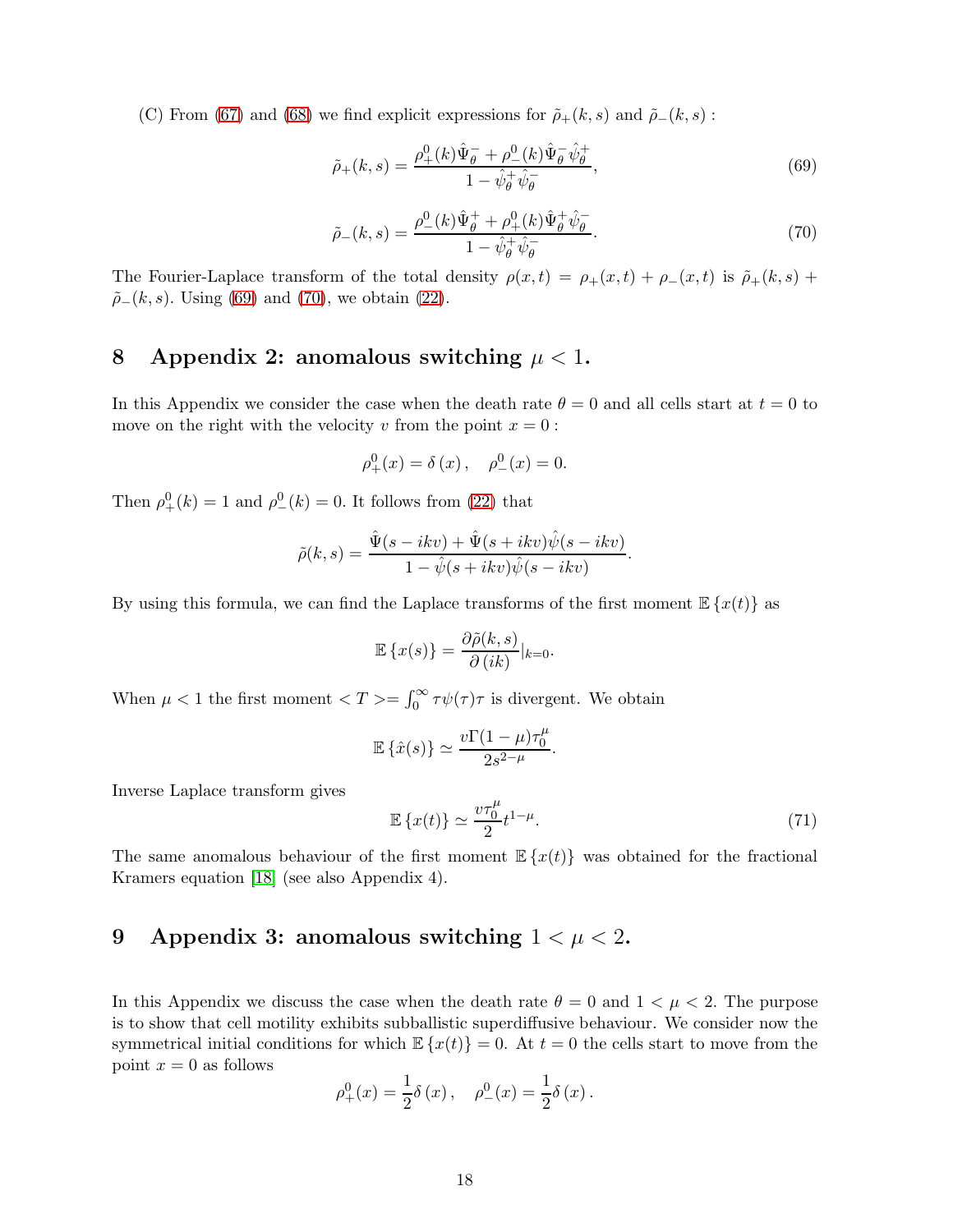Their Fourier transforms are equal:  $\rho^0_+(k) = \rho^0_-(k) = 1/2$ . Let us find the mean square displacement  $\mathbb{E}\left\{x^2(t)\right\}$ . The formula for  $\tilde{\rho}(k,s)$  is

<span id="page-18-0"></span>
$$
\tilde{\rho}(k,s) = \frac{\left(1+\hat{\psi}(s+ikv)\right)\hat{\Psi}(s-ikv) + \left(1+\hat{\psi}(s-ikv)\right)\hat{\Psi}(s+ikv)}{2\left[1-\hat{\psi}(s+ikv)\hat{\psi}(s-ikv)\right]}
$$
(72)

which was firstly obtained by CTRW formalism (see Eq.  $(9)$  together with  $(11)$  in [\[14\]](#page-13-8)). One can find the Laplace transform of the second moment  $\mathbb{E} \{x^2(t)\}\$  using  $\tilde{\rho}(k,s)$  from [\(72\)](#page-18-0) as

<span id="page-18-2"></span>
$$
\mathbb{E}\left\{x^{2}(s)\right\} = \frac{\partial^{2}\tilde{\rho}(k,s)}{\partial\left(ik\right)^{2}}_{|k=0} = \frac{2v^{2}}{s^{3}} + \frac{4v^{2}\hat{\psi}'(s)}{s^{2}\left(1-\hat{\psi}^{2}(s)\right)}.
$$
\n(73)

We consider the switching rate [\(8\)](#page-2-5) with  $1 < \mu < 2$  when the first moment  $\langle T \rangle = \int_0^\infty \tau \psi(\tau) \tau$ is finite, while the variance is divergent. The small s expansion of  $\hat{\psi}(s)$  can be written as

<span id="page-18-1"></span>
$$
\hat{\psi}(s) \simeq 1 - \langle T > s + A < T > s^{\mu}.\tag{74}
$$

Substitution of [\(74\)](#page-18-1) into [\(73\)](#page-18-2) gives

$$
\mathbb{E}\left\{x^2(s)\right\} \simeq \frac{2A\left(\mu-1\right)v^2}{s^{4-\mu}}.
$$

This formula allows us to find the mean squared displacement  $\mathbb{E}\left\{x^2(t)\right\}$  which exhibits subballistic superdiffusive behaviour [\[14\]](#page-13-8)

$$
\mathbb{E}\left\{x^2(t)\right\} \simeq \frac{2A\left(\mu-1\right)v^2}{\Gamma(4-\mu)}t^{3-\mu}.
$$

as  $t \to \infty$ .

## 10 Appendix 4: velocity autocovariance and mean cell position

The purpose of this Appendix is to find the mean cell position and to show that the cell velocity has a long memory for  $\mu < 1$ . Let the cell's velocity at the initial time be positive,  $v(0) = v$ , then the velocity  $v(t)$  and the position  $x(t)$  of cell can be defined as

$$
v(t) = (-1)^{N(t)} v,\t\t(75)
$$

$$
x(t) = v \int_0^t (-1)^{N(u)} du,
$$
\n(76)

where  $N(t)$  is the random number of switching up to time t [\[39\]](#page-14-14). Autocovariance  $C_v(t)$  =  $\mathbb{E}(v(t)v(0))$  and the mean cell position  $\mathbb{E}(x(t))$  can be found as

$$
C_v(t) = v^2 \mathbb{E}\left\{ (-1)^{N(t)} \right\} = v^2 \sum_{n=0}^{\infty} (-1)^n P(n, t), \tag{77}
$$

$$
\mathbb{E}\left\{x(t)\right\} = v\mathbb{E}\left\{\int_0^t (-1)^{N(u)} du\right\} = v \sum_{n=0}^\infty (-1)^n \int_0^t P(n, u) du,\tag{78}
$$